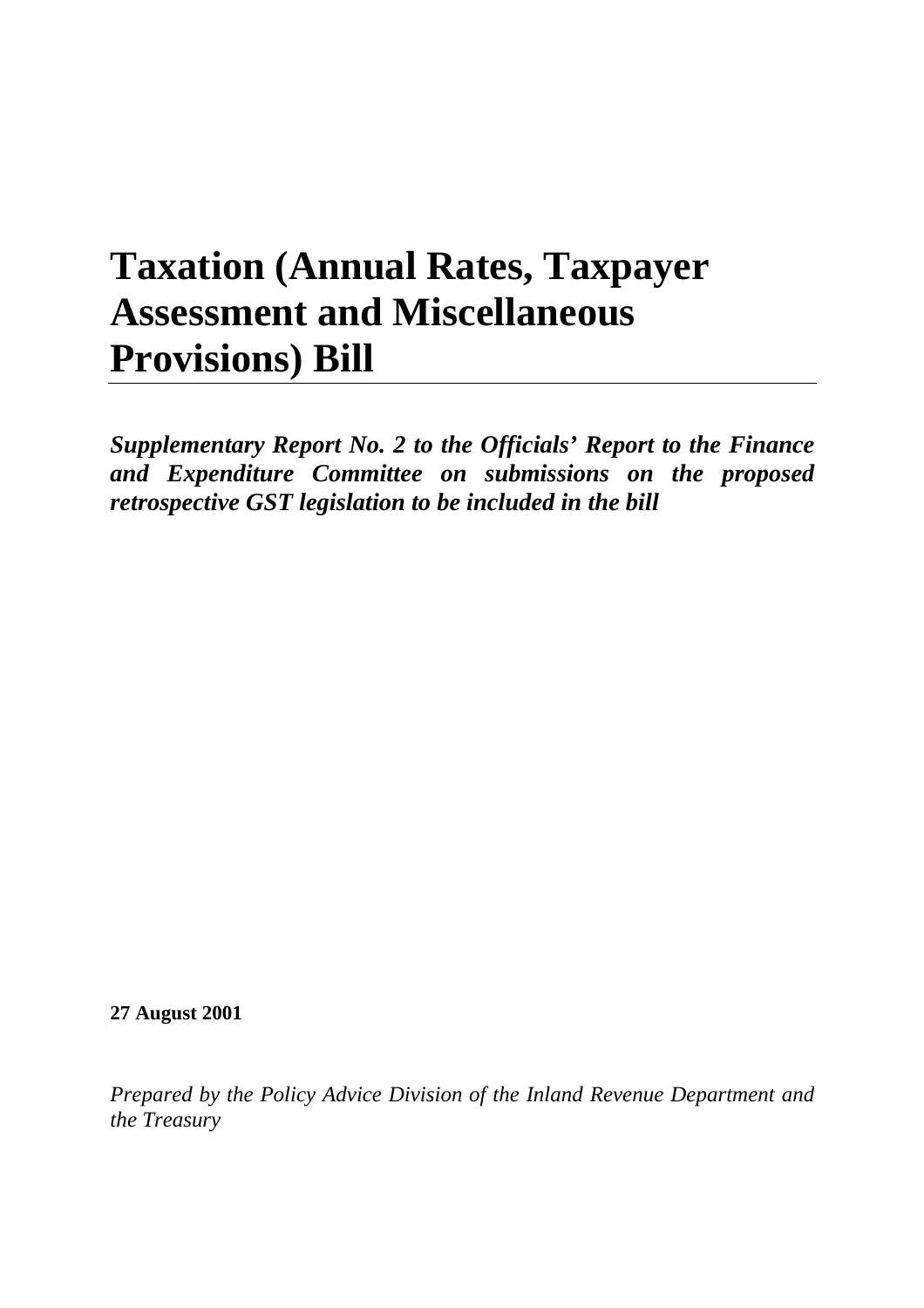# **Policy intent**

The proposed changes, currently before members of the Finance and Expenditure Committee, reflect the unambiguous policy intent of GST when it was introduced in 1986: to tax all consumption that takes place in New Zealand. This includes expenditure incurred by tourists visiting New Zealand. The policy intent is evident from papers provided to the Committee and has not been questioned by submissioners.

# **Wilson & Horton v Commissioner of Inland Revenue**

The *Wilson & Horton* decision,<sup>1</sup> of 15 September 1995, concerned the zero-rating of advertising services that were supplied to a non-resident in relation to a newspaper published in New Zealand. The Court of Appeal held that the zero-rating provisions were directed to the contractual arrangements between the supplier and the recipient. Any benefits that accrued in New Zealand arising from the advertising were disregarded because of the indirect relationship that the benefits had with the contract between Wilson & Horton and the nonresident.

One interpretation of the decision suggests that in circumstances when services are supplied to a non-resident who is outside New Zealand at the time of supply, those services may be zerorated, regardless of any benefits that may be enjoyed in New Zealand. In a number of situations this interpretation potentially allowed some services that were contracted for by non-residents outside New Zealand to be zero-rated, even though the services were consumed in New Zealand. An example of this was the tuition of overseas students in New Zealand. In this situation the education services would be zero-rated because the contract was between the New Zealand school or tertiary institution and the non-resident parent of the student (as illustrated in the annex). Another example involves the selling of holiday packages to overseas tour wholesalers (also illustrated in the annex).

# **1999 legislative amendments**

 $\overline{a}$ 

The Taxation (Remedial Matters) Act 1999 introduced new section 11(2A), now re-numbered as section 11A(2), which excludes from the zero-rating provisions services that are supplied to a non-resident if another person receives the performance of the services in New Zealand. The amendment applies to services from the date of introduction of that  $Act - 20$  May 1999.

<sup>1</sup> *Wilson & Horton* v *Commissioner of Inland Revenue* (1995) 17 NZTC 12,325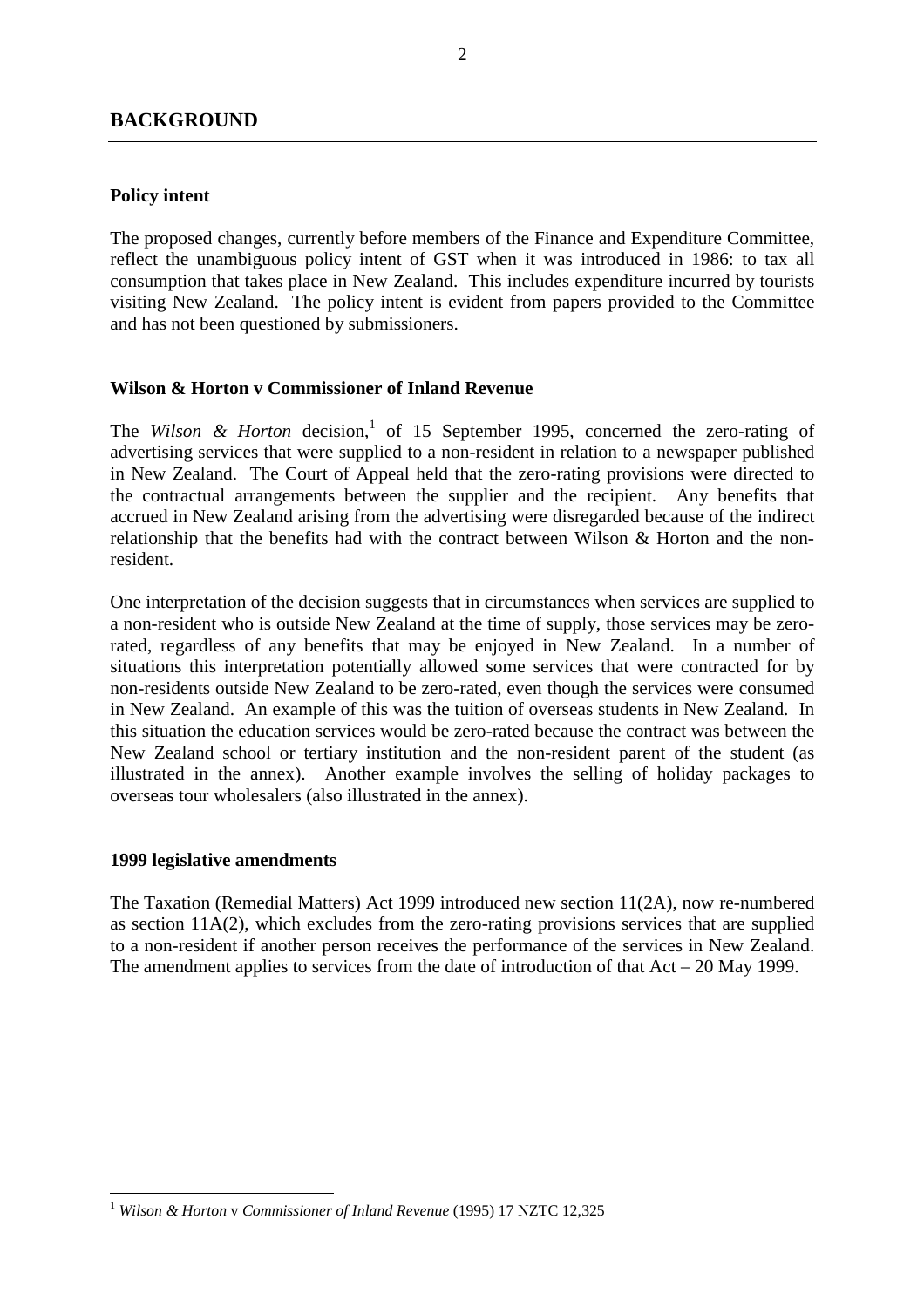# **Proposed legislation to be included in the Taxation (Annual Rates, Taxpayer Assessment and Miscellaneous Provisions) Bill**

As announced on 14 May 2001, the proposed legislation will extend the application of section 11A(2) of the GST Act to a supply made by a registered person after 1 October 1986 if the person has sought, after 15 September 1995 (the date of the Court of Appeal decision in *Wilson & Horton*), to adjust on any basis, or to have the Commissioner adjust, the GST treatment of the supply.

The proposed legislation will not apply if, as a result of the person having sought the adjustment, the Commissioner has, on or before 14 May 2001, to the extent of the adjustment sought, paid a refund to the person or made an offset against, or reduction in, a tax liability.

In addition, supplies of services made before 20 May 1999 to which section 11A(2) would otherwise apply will be treated as zero-rated if:

- the registered person seeking to adjust the GST treatment of the supply proves to the satisfaction of the Commissioner that the person who received the performance of the services in New Zealand (or a person who is associated with that person) has received a payment from the registered person equal to the amount of the adjustment sought; and
- the registered person has written evidence of the payment to the person.

# **OVERVIEW OF SUBMISSIONS**

# **Opposition to proposed amendment**

The Committee has received close to sixty submissions opposing the proposed amendment and recommending that it should not proceed. Many submissioners describe the proposed amendment as "immoral", "iniquitous", "a constitutional outrage" or "an abuse of power".

Submissioners are generally concerned with retrospective legislation that impacts negatively on taxpayers and therefore how it might impact on investor confidence in New Zealand. They are also concerned that the proposed amendment will adversely affect confidence in the tax system.

Submissioners note the impact the proposed amendment would have on different groups of taxpayers who are in similar situations and consider the outcome to be unfair and unjust. They recommend that all affected taxpayers be treated equally through alternative savings provisions.

#### **Savings provisions**

A number of submissioners suggest alternative savings provisions to preserve existing disputes that taxpayers have with Inland Revenue. They consider that the savings provision for those who have received refunds is too narrow and unfairly favours this group against those who may have experienced delays in resolving the matter with Inland Revenue.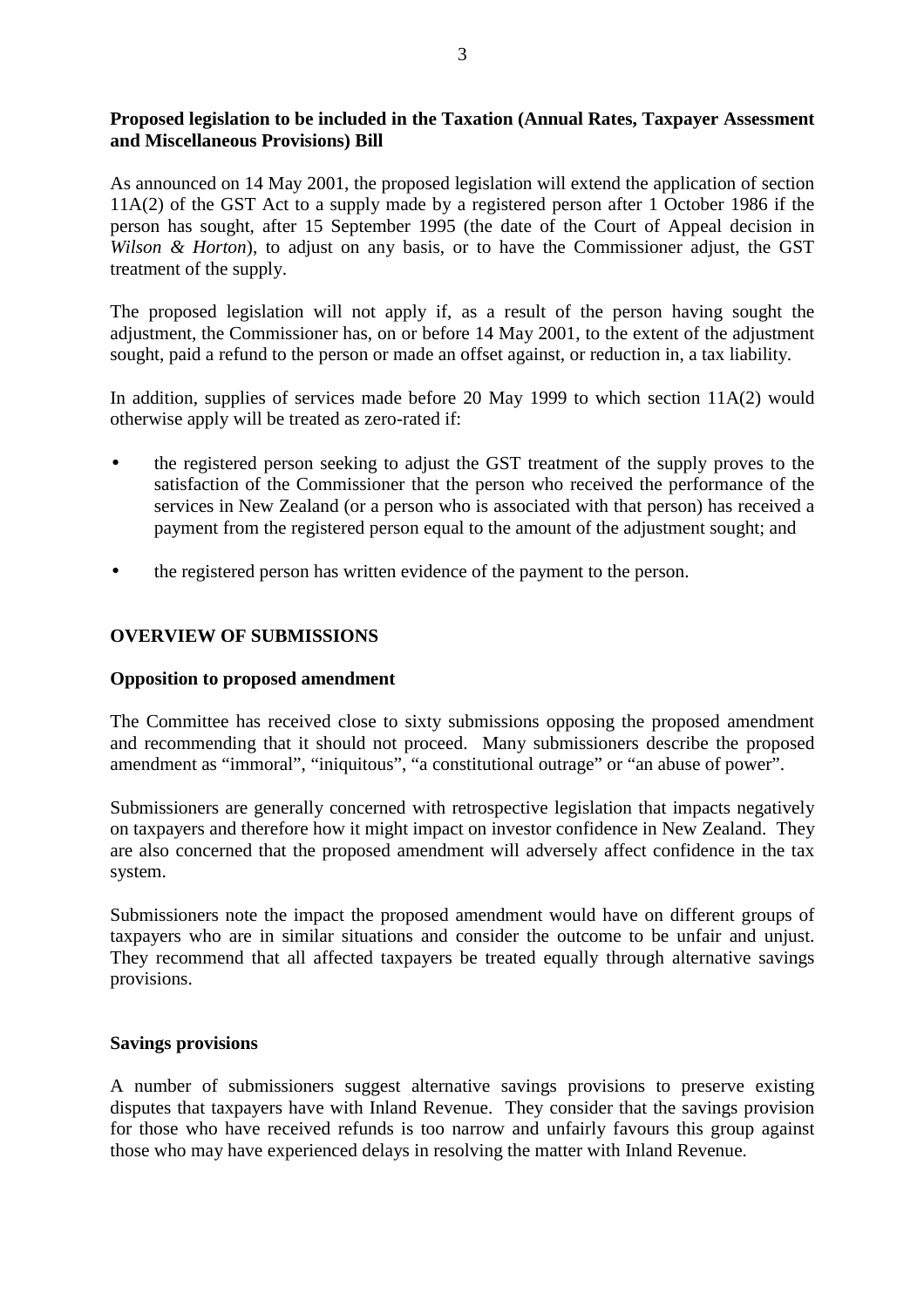# **Application of clause 228A(7)**

Submissioners have not generally commented on the wording of the draft legislation. The exception is with regard to clause 228A(7), which requires taxpayers to pay an equivalent amount to the GST refund sought to the tourist or foreign student who received the services in New Zealand, in order to have the transaction zero-rated. Many submissioners consider that the clause is unworkable.

# **GST treatment of warranties**

Submissioners raise concerns with the application of the recent Court of Appeal decision in *Suzuki New Zealand* v *Commissioner of Inland Revenue*<sup>2</sup> (in favour of the Commissioner) and its impact on the treatment of warranty agreements provided by offshore manufacturers. Submissioners consider that the situation in the *Suzuki* case is comparable to that addressed by the proposed legislation and that it would be appropriate for the Government to introduce retrospective legislation in this instance also.

 $\overline{a}$ 

<sup>&</sup>lt;sup>2</sup> (2001) 20 NZTC 17,096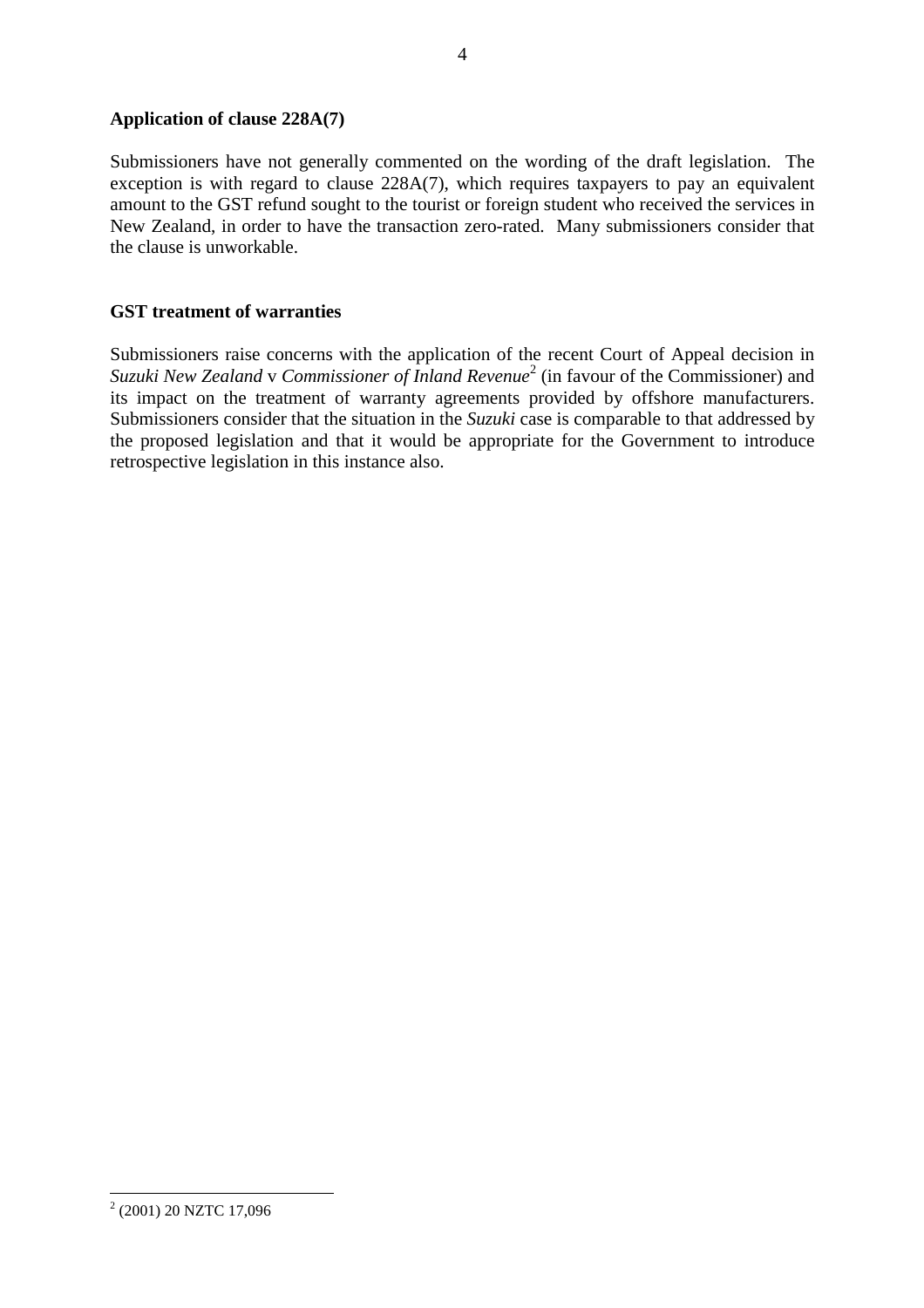#### *Clause 228A*

#### **Issue: Opposition to the proposed retrospective amendment**

#### **Submissions**

*(12W – Silver Fern Holidays, 13 – New Zealand Law Society, 14W – Thomas Cook (New Zealand) Ltd, 15W – Polson Higgs & Co, 16W – Vodafone New Zealand Ltd, 17W – Northpower, 18W – Nissan New Zealand Ltd, 19W – Fyers Wickham Ltd, 20 – Bradbury & Muir on behalf of Kiwi English Academy of Learning, 21 – Bradbury & Muir on behalf of ID Tours; Travel Arrangements; Pan Pacific; Tourmasters; General Travel; Inbound Tour Services, 22W – Southern Capital Ltd, 23 – ITS South Pacific, 24W – Retail Merchants Association of New Zealand Inc, 25W – Malley & Co, 26W – Elms Hotel, 27W – Polson Higgs & Co, 28 – ATS Pacific, 29 – Mitchell Corp New Zealand, 30 – Kevin R Sarjeant, 31 – Contract Pacific Ltd, 32 – Tourism Holdings Ltd, 33W – University of Otago, 34W – Kent Wooldridge, 35W – Next Electronic Servicing Ltd, 36 – Southern World Vacations (New Zealand) Ltd, 37 – Vacations Pacific, 38W – Kingdom Tours, 39 – Vacations Pacific Ltd, 40W – Tourism Industry Association New Zealand, 41W – Pacific Delight Ltd, 42W – University of Waikato, 43W – Stamford, 44W – ASB Bank, 45W – Kirra Tours, 46W – Farm to Farm New Zealand Tours, 47 – Travel Arrangements South Pacific Limited, 48W – Rest New Zealand Tours, 49W – Datacom Group, 50 – PricewaterhouseCoopers, 51W – Bayfield High School Board of Trustees, 52W – Royal & Sunalliance, 53 – Landmark Travel, 54 – General Travel New Zealand Ltd, 55W – Tourlink New Zealand Ltd, 56W – ID Tours New Zealand Ltd, 57 – Tourmasters South Pacific Ltd, 58W – Nationwide Rental Cars, 59 – Pan Pacific, 60W – Genesis, 61W – Viking Pacific, 62 – Institute of Chartered Accountants of New Zealand , 63W – KPMG, 65W – Deloitte Touche Tohmatsu on behalf of the Inbound Tour Operators Council, 67W – KPMG, 68W – Motor Industry Association Inc, 69 – Ernst & Young, 69A – Ernst & Young, 70W – PDL Holdings Ltd, 71W – Terry Baucher, 72W – Brown Wooley Graham, 73W – Richmond Ltd, 74W – Peter Holl & Associates, 75W – Montana Wines Limited)*

Submissioners oppose the proposed change and submit that it should not proceed. This is because they consider that retrospective legislation is not justified, and rarely can be, as it affects things which have occurred in the past. The submissioners consider that if people are to have confidence in the laws passed by Parliament, they need to be certain as to the effects of those laws on their actions.

A number of comments are made to the effect that the proposed amendments are "immoral" and "unjust". Many submissioners assert that the legislation invalidates rightful claims by inbound tour operators and denies them the legal right to have their disputes with Inland Revenue considered. They state that in so doing the amendment breaches moral, ethical and legal codes. Some consider that the legislation is an arbitrary way to deny claims. Other submissioners consider the proposed amendments an "abuse of power" by the Government that is "tantamount to thievery" and as such would be "a constitutional outrage". One submissioner compares the Government to "an African dictatorship".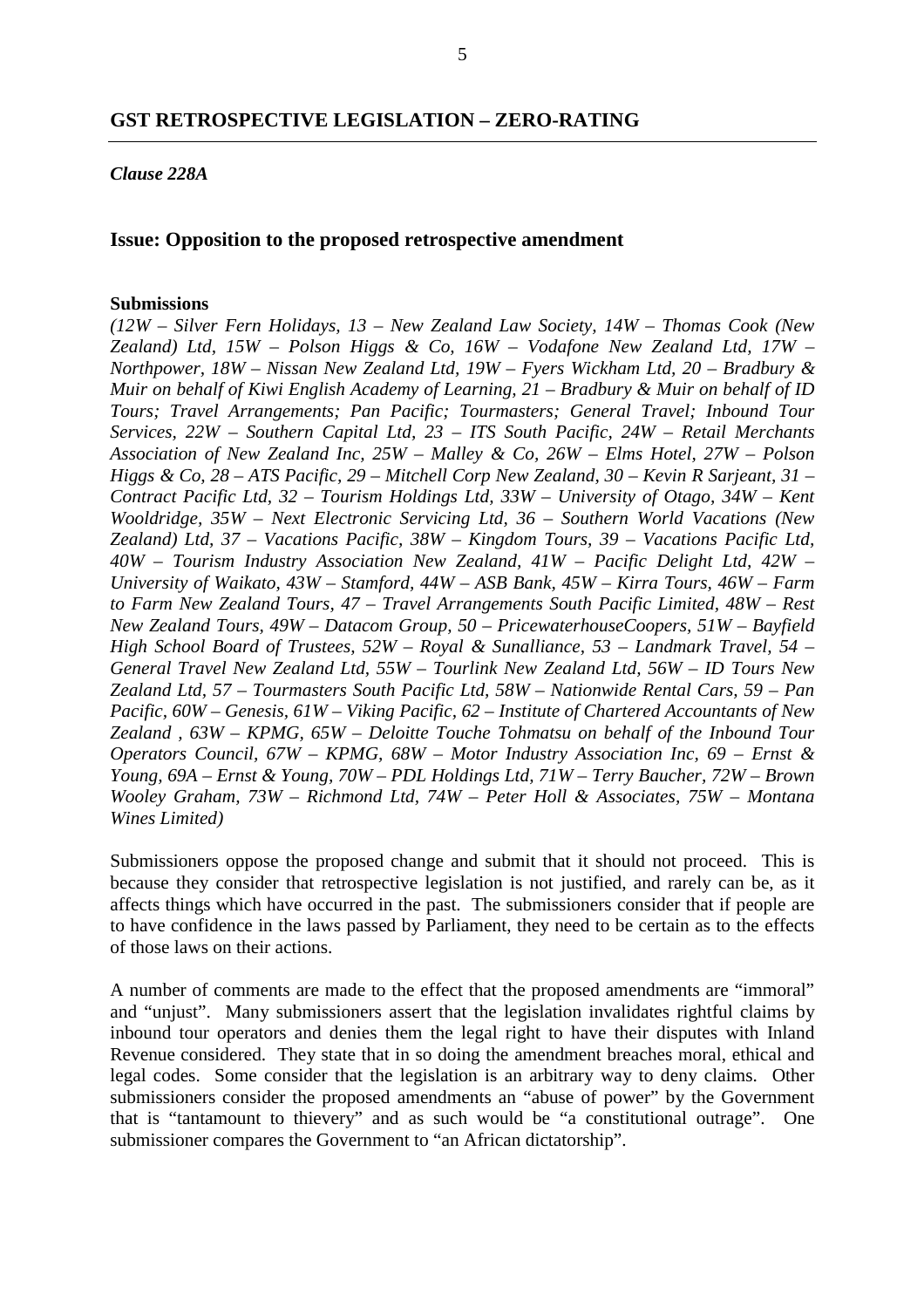Specifically, submissioners list the following concerns about the proposed amendment as the reasons why it should not proceed:

• *(14W – Thomas Cook (New Zealand) Ltd, 16W – Vodafone New Zealand Ltd, 40W – Tourism Industry Association New Zealand, 65W – Deloitte Touche Tohmatsu, 63W – KPMG, 69 – Ernst & Young)*

Retrospective legislation should only be considered when it is absolutely necessary, or the circumstances are extraordinary and there has been some form of manifest error in the legislation. The proposed amendment does not "clarify" the legislation in relation to the treatment of services supplied contractually to a non-resident but received in New Zealand. Rather, it is a policy change which invalidates legitimate claims.

• *(22W – Southern Capital Ltd, 23 – Inbound Tourist Services South Pacific Ltd, 25W – Malley & Co, 56W – Elms Hotel Ltd, 27W – Polson Higgs & Co, 28 – ATS Pacific, 29 – Mitchell Corp New Zealand Ltd, 30 – Kevin R Sarjeant, 31 – Contract Pacific Ltd, 32 – Tourism Holdings Limited, 26 – Southern World Vacations (New Zealand) Ltd, 37 – Vacations Pacific Ltd, 41W – Pacific Delight, 42W – The University of Waikato, 46W – Farm to Farm New Zealand Tours)*

The *Wilson & Horton* decision allowed inbound tour operators to zero-rate their services and activities. Many submissioners consider that the *Wilson & Horton* decision held that the services and activities of inbound tourist operators should be zero-rated.

• *(16W – Vodafone New Zealand Ltd, 17W – Northpower, 18W – Nissan New Zealand Ltd, 22W – Southern Capital Ltd, 24W – Retail Merchants Association of New Zealand Inc, 32 – Tourism Holdings Ltd, 35W – Next Electronic Servicing Ltd, 43W – Stamford, 44W – ASB Bank, 45W – Kirra Tours, 49W – Datacom Group, 52W – Royal & Sunalliance, 55W – Tourlink New Zealand Ltd, 59 – Pan Pacific, 60W – Genesis, 69 – Ernst & Young, 70 – PDL Holdings Ltd, 73W – Richmond Ltd, 74W – Peter Holl & Associates)*

The Government should not introduce retrospective legislation on the grounds of fiscal risk alone. The revenue risk quoted in the Minister of Finance and Revenue's press release, 14 May 2001, is overstated as it does not take into account any income tax implications.

• *(65W – Deloitte Touche Tohmatsu)*

Retrospective legislation should only be enacted in exceptional circumstances and the amendments must be made in a timely fashion. This is not the case here.

• *(17W – Northpower, 16W – Vodafone New Zealand Ltd, 18W – Nissan New Zealand Ltd, 22W – Southern Capital Ltd, 24W – Retail Merchants Association of New Zealand Inc, 35W – Next Electronic Servicing Ltd, 43W – Stamford, 44W – ASB Bank, 45W – Kirra Tours, 49W – Datacom Group, 52W – Royal & Sunalliance, 55W – Tourlink New Zealand Ltd, 60W – Genesis, 61W – Viking Pacific, 70W – PDL Holdings Ltd, 73W – Richmond Ltd, 74W – Peter Holl & Associates, 75W – Montana Wines Limited)*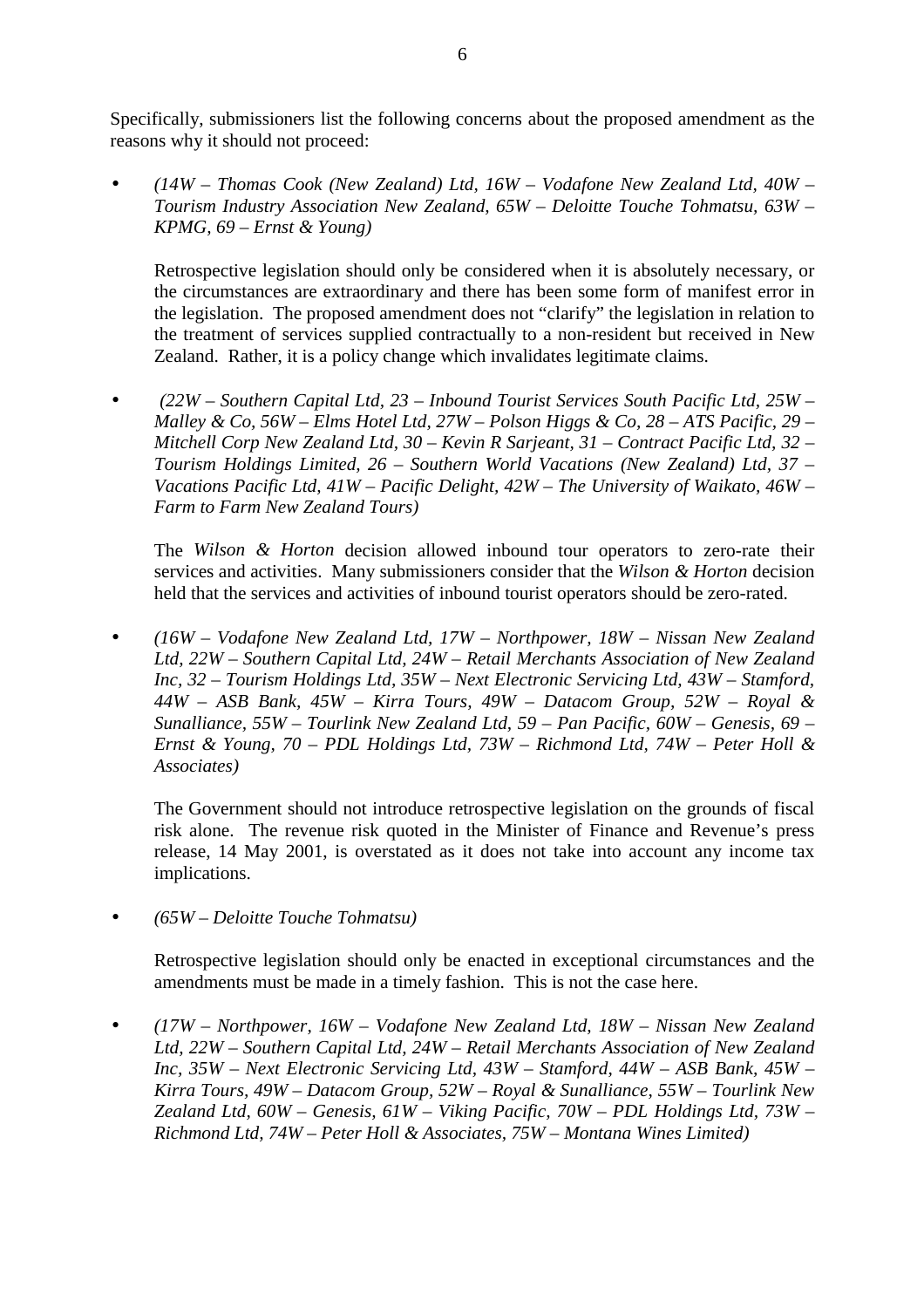Retrospective legislation reduces the level of business certainty in taxation matters. One submissioner notes that retrospective legislation makes it difficult for businesses to effectively plan for the taxation effects on new products and investments.

• *(15W – Polson Higgs & Co, 17W – Northpower, 18W – Nissan New Zealand Ltd, 22W – Southern Capital Ltd, 24W – Retail Merchants Association of New Zealand Inc, 33W – The University of Otago, 32 – Tourism Holdings Ltd, 35W – Next Electronic Servicing Ltd, 41W – Pacific Delight Ltd, 43W – Stamford, 44W – ASB Bank, 45W – Kirra Tours, 49W – Datacom Group, 52W – Royal & Sunalliance, 55W – Tourlink New Zealand Ltd, 59 – Pan Pacific, 60W – Genesis, 62 – Institute of Chartered Accountants of New Zealand, 70W – PDL Holdings Ltd, 74W – Peter Holl & Associates, 75W – Montana Wines Limited)*

Retrospective legislation potentially reduces the level of confidence business has in the integrity of the taxation system.

• *(16W – Vodafone New Zealand Ltd, 22W – Southern Capital Ltd, 25W – Malley & Co, 29 – Mitchell Corp New Zealand, 32 – Tourism Holdings Ltd, 34W – Kent Wooldridge, 35W – Next Electronic Services Ltd, 36 – Southern World Vacations New Zealand Ltd, 37 – Vacations Pacific Ltd, 40W – Tourism Industry Association of New Zealand, 41W – Pacific Delight Ltd, 46W – Farm to Farm New Zealand Tours, 55W – Tourlink New Zealand Ltd, 58W – Nationwide Rental Cars Ltd, 61W – Viking Pacific Holdings Ltd, 62 – Institute of Chartered Accountants of New Zealand, 70W – PDL Holdings Ltd, 75W – Montana Wines Limited)*

Retrospective legislation is damaging to business confidence in the way that international and domestic investors view New Zealand and the New Zealand Government. Retrospective legislation significantly reduces international investor willingness to do future business and make further investments in New Zealand. It creates doubt as investors cannot be sure that the law at the time a transaction is entered into will not be changed to suit the current wishes of the Government at a later date. Certainty in the law is paramount in enabling foreign investors to have confidence in the New Zealand economy and confidence that taxpayers are entitled to rely on Court of Appeal decisions.

• *(18W – Nissan New Zealand Ltd, 24W – Retail Merchants Association of New Zealand Inc, 43W – Stamford, 44W – ASB Bank, 49W – Datacom Group, 55W – Tourlink New Zealand Ltd, 59 – Pan Pacific, 60W – Genesis, 61W – Viking Holdings Ltd, 69 – Ernst & Young, 70W – PDL Holdings Ltd, 74W – Peter Holl & Associates)*

The proposed retrospective changes will discourage full and frank disclosure by taxpayers to the Inland Revenue and, in the opinion of some submissioners, may harm self-assessment by taxpayers.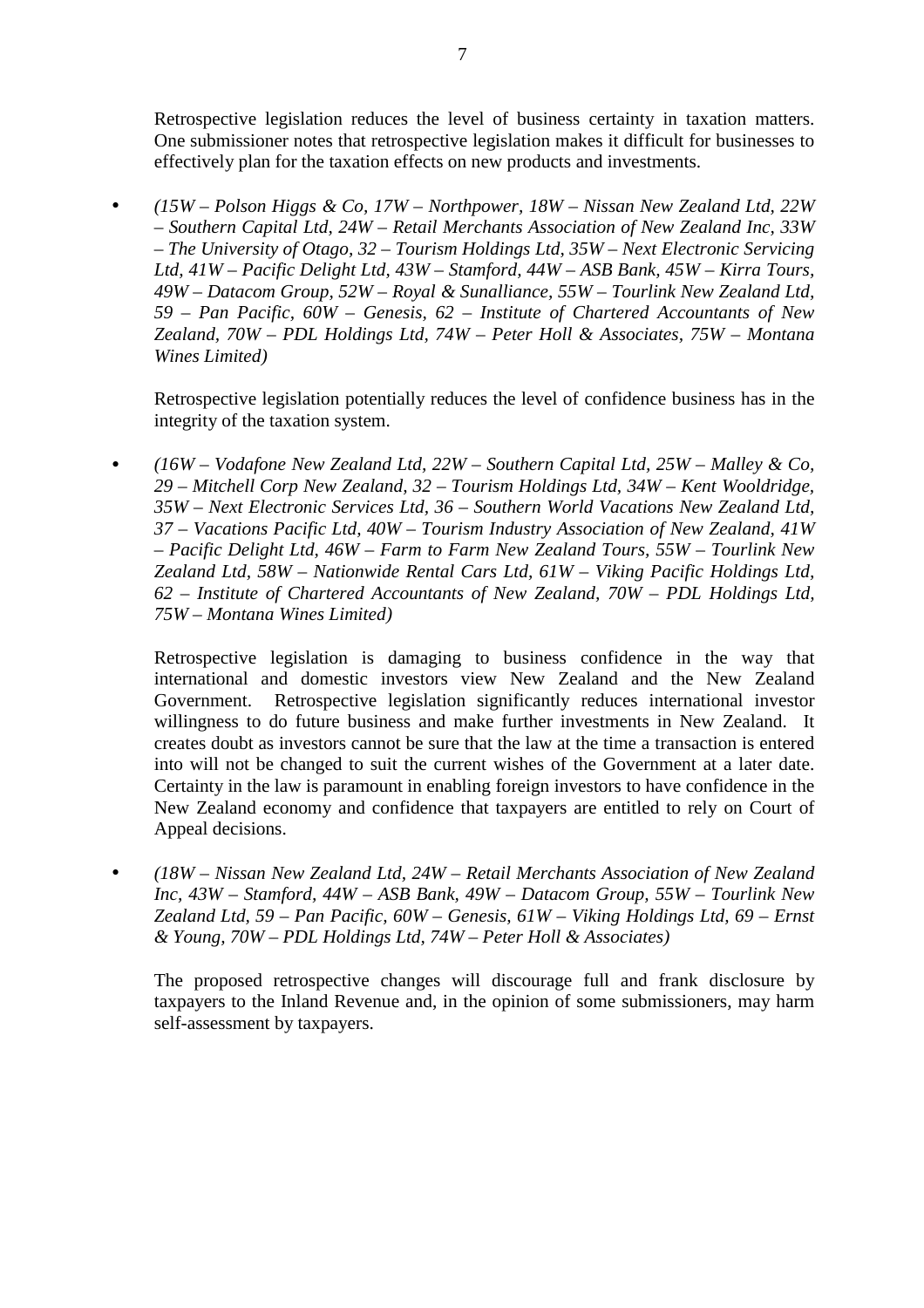# **Comment**

Officials' comments in response to the submissions are:

- Officials agree that retrospective legislation should only be considered in exceptional circumstances. As submissioners note, it is desirable both to avoid retrospective legislation from a constitutional perspective and to maintain investor confidence in New Zealand, its government and its tax system. In most cases educational institutions and inbound tourist operators expected GST to be payable when they entered into the transactions in question. This is clear from the Ernst & Young submission. Returns were filed and GST was paid on that basis. The best evidence that people entered into transactions on the basis that no GST would be charged on supplies is that they filed GST returns on such a basis. In terms of PricewaterhouseCoopers' submission, these are the taxpayers that "acted bona fide on the basis that the supply was zero-rated". The proposal is not to change the law in those cases. Those who have zero-rated their supplies will be able to rely upon unchanged law in any dispute with Inland Revenue. In addition, any taxpayer that has already received a refund (whether or not Inland Revenue considers that they remain entitled to it) will be able to continue to rely on existing law.
- Officials also agree that any retrospective amendments should be made on a timely basis. In this case, the proposed amendments are a reaction to events after the legislation in 1999 was passed and so, in that respect, are timely.
- The proposed amendment clarifies the policy intent and the correct legal position as noted by the Solicitor-General in the most recent advice received by Inland Revenue on the issues.
- Officials do not, therefore, accept the comment that the *Wilson & Horton* decision clearly allows inbound tourist operators or education providers to zero-rate their supplies. The Court of Appeal's decision needs to be read according to the facts, which concerned the treatment of advertising services.
- The proposed amendment is intended to reflect the policy intent of the legislation as is clear from background papers on the issues. While submissioners are concerned that it takes away an absolute right to refunds, Inland Revenue considers that the supplies in question by the inbound tourist operators were liable to GST.
- The proposed amendment has rightly taken account of the fiscal risk and has also taken account of the correct policy intent. The Government's decision to introduce the legislation was, therefore, not based solely on fiscal risk.
- Comments that the revenue risk has been overstated are incorrect. The estimated revenue risk was based on GST amounts that were known to be in dispute between Inland Revenue and taxpayers. The estimated revenue risk was given a range of between \$150 - \$200 million, which was considered to adequately reflect any income tax implications.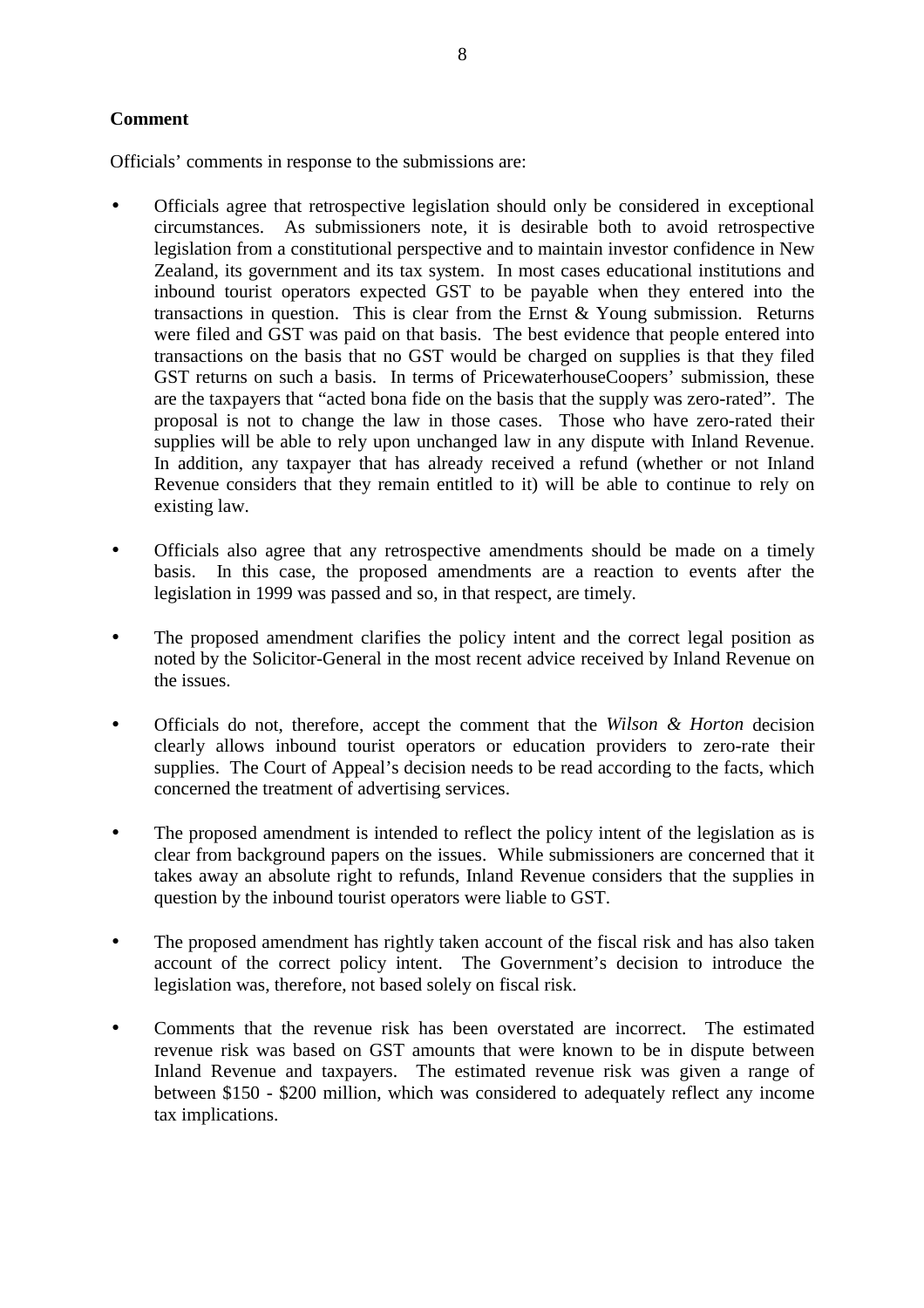While some submissioners may consider that the amendments will affect full and frank disclosure, officials note that full and frank disclosure by taxpayers is a legal requirement under the Tax Administration Act 1994.

# **Recommendation**

That the submissions be declined.

# **Issue: Policy underlying proposed amendment is incorrect**

#### **Submissions**

*(13 – New Zealand Law Society, 15W – Polson Higgs & Co, 20 – Bradbury & Muir on behalf of Kiwi English Academy of Learning, 21 – Bradbury & Muir on behalf of ID Tours New Zealand Ltd; Travel Arrangements South Pacific; Pan Pacific Travel Corporation Ltd; Tourmasters South Pacific Ltd; General Travel New Zealand Ltd; Inbound Tour Services South Pacific Ltd), 27W – Polson Higgs & Co, 28 – ATS Pacific Ltd, 31 – Contract Pacific Ltd, 33W – The University of Otago 36 – Southern World Vacations (New Zealand) Ltd, 42W – The University of Waikato, 51W – Bayfield High School Board of Trustees, 62 – Institute of Chartered Accountants of New Zealand)*

Submissioners consider that the legislation should not proceed because accepted industry practice by tax practitioners, educational institutions and inbound tourist operators is that the services in question are zero-rated. This view was reached with the consent of the Government and Inland Revenue, as indicated by the two years that were spent debating the technical issues.

Several submissioners consider that the time delay in implementing the 1999 legislation and the current retrospective amendment indicates tacit approval for the claims. Some note that the retrospective legislation confirms that their claims are valid and that the Government is only concerned about cancelling a debt that is owed to them. Some question the true intent of the legislation, suggesting that it does not clarify the legislation because the previous 1999 amendments did not address prior periods. They claim that officials should have been aware that refund claims were going to be made for the period before 20 May 1999.

# **Comment**

Officials and Government were considering the policy issues well before 1999. The delay in legislating in 1999 was caused by other priorities on the tax policy work programme and cannot be construed as tacit approval for zero-rating. In not recommending in 1999 to address earlier periods, officials took into account a number of factors, including the need for open consultation and the revenue risk (which has now been shown to have been underestimated). Again, this recommendation cannot be regarded as tacit approval for zero-rating.

The policy with regard to the supplies in question has been clear since the introduction of GST in 1986. The *Wilson & Horton* decision raised the question of whether the correct policy was reflected in the wording of the legislation. Advice received from the Solicitor-General states that, subject to the facts of the arrangement, it would not be correct for services supplied by the inbound tourist operators to be zero-rated.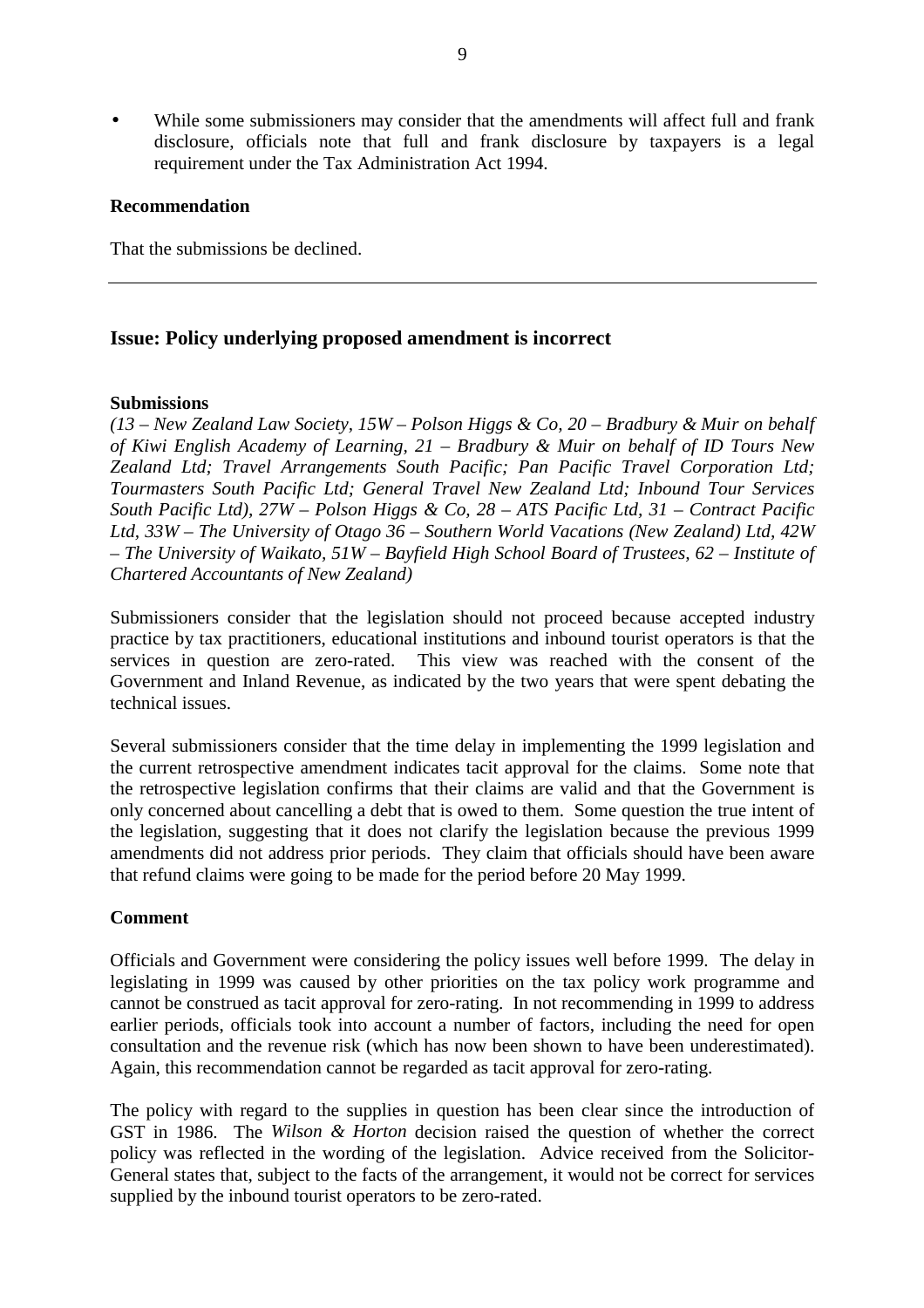Therefore the purpose of the proposed amendment is to ensure that it reflects, and indeed clarifies, the policy when GST was introduced in 1986.

## **Recommendation**

That the submissions be declined.

# **Issue: Inconsistent application of proposed amendment**

## **Submissions**

*(14W – Thomas Cook (New Zealand) Ltd, 16W – Vodafone New Zealand Ltd, 18W – Nissan New Zealand Ltd, 19W – Fyers Wickham Ltd, 20 – Bradbury & Muir on behalf of Kiwi English Academy of Learning, 21 – Bradbury & Muir on behalf of ID Tours New Zealand Ltd; Travel Arrangements South Pacific; Pan Pacific Travel Corporation Ltd; Tourmasters South Pacific Ltd; General Travel New Zealand Ltd; Inbound Tour Services South Pacific Ltd, 23 – Inbound Tour Services South Pacific Ltd, 24W – Retail Merchants Association of New Zealand Inc, 32 – Tourism Holdings Ltd, 35W – Next Electronic Servicing Ltd, 40W – Tourism Industry Association of New Zealand, 43W – Stamford, 44W – ASB Bank, 45W – Kirra Tours, 51W – Bayfield High School Board of Trustees, 52W – Royal & Sunalliance, 55W – Tourlink New Zealand Ltd, 57 – Tourmasters South Pacific Ltd, 59 – Pan Pacific, 61W – Viking Pacific Holdings Ltd, 70W – PDL Holdings Ltd, 72 – Brown Woolley Graham, 73W – Richmond Ltd, 74W – Peter Holl & Associates)*

The proposed legislation has different effects on taxpayers that are in similar circumstances. Many submissioners emphasise that some taxpayers have already received refunds and are not required to pay the refund back. Submissioners also note that the proposed amendment is silent for those that did not pay GST in the first instance. Submissioners are concerned that the legislation applies only to those that seek to adjust earlier returns and therefore two parallel laws are created.

# **Comment**

While it is not desirable that taxpayers in potentially the same situation be treated differently, addressing the issues raised by submissioners may result in less desirable outcomes, such as taxpayers who have been allowed their refund claims being required to repay those refunds. That is why the proposed amendment provides a savings provision for these taxpayers. Officials do not recommend "levelling the playing field" by rewording the savings provision to require repayment of any refunds already paid.

Officials' comments in relation to the four classes of taxpayer, as identified in the legal opinion from Chen & Palmer (attached to the Ernst & Young submission), are:

• *Inbound tourist operators who paid GST on supplies to non-residents up until 20 May 1999 and applied for a refund before 15 September 1995 (the date of the Wilson & Horton decision)*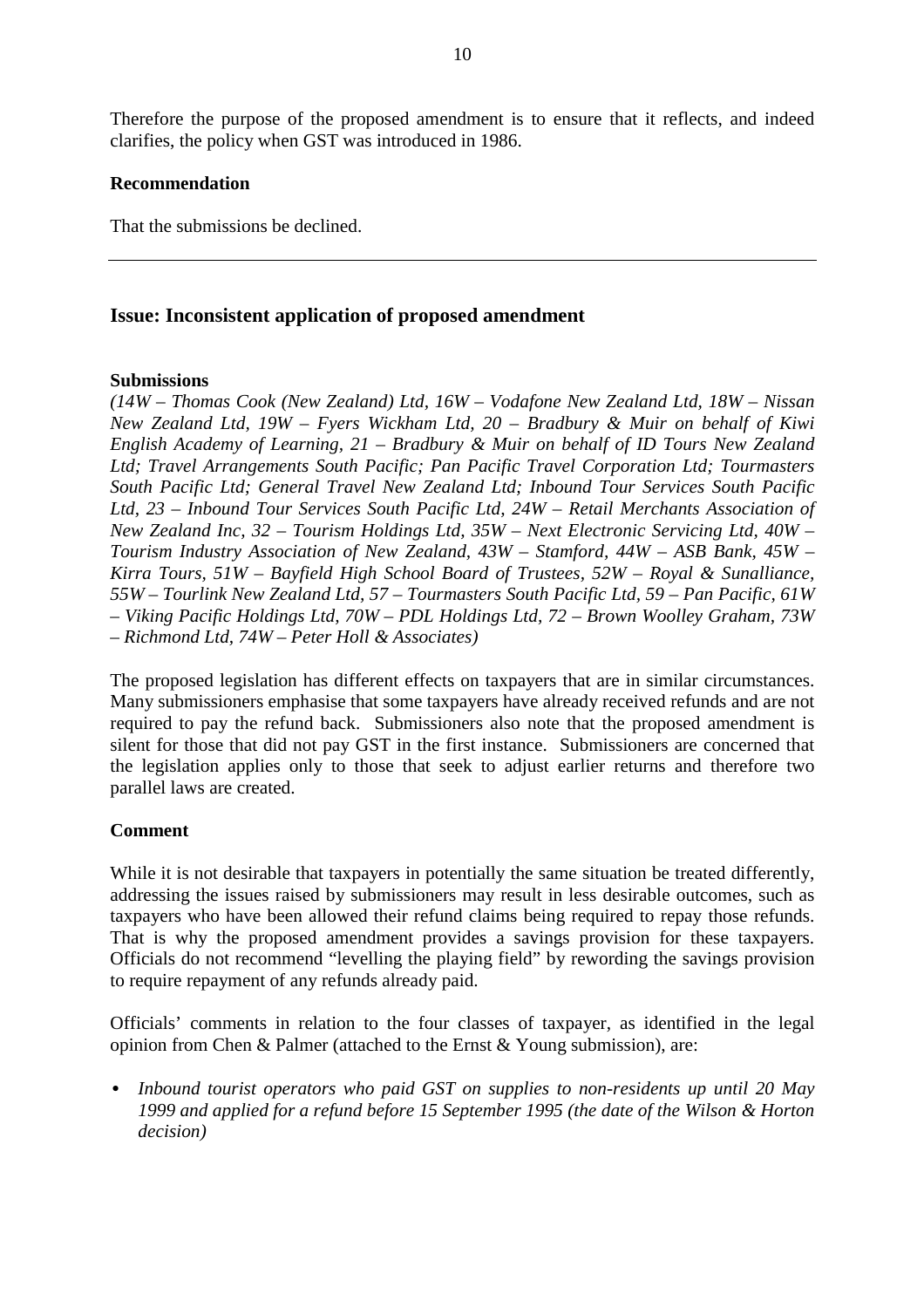The amendment will not affect taxpayers in this category. To the best of our knowledge there are no taxpayers in this group. Not applying the legislative change to pre-1995 refund requests ensures that the legislation is backdated only to the extent necessary.

• *Inbound tourist operators who paid GST on supplies to non-residents before 20 May 1999, applied for a refund after 15 September 1995 and who have received a GST refund.*

The amendment will not affect taxpayers in this category. This is for two reasons. First, because of the way in which GST is designed, it is not uncommon for taxpayers to seek to adjust an earlier return. In practice, therefore, this category can be seen as similar to those who zero-rated supplies. Secondly, those who received refunds may be said to have an expectation that this money could be spent, and the Government considers it unnecessary to alter any such expectation by retrospective legislation. As at 20 July 2001, approximately 50 refunds had been paid to three inbound tourist operators and 47 educational institutions. The three refunds to inbound tourist operators may be reviewed and investigated further.

• *Inbound tourist operators who zero-rated their supplies to non-residents before 20 May 1999 (primarily because of the Wilson & Horton decision by the New Zealand Court of Appeal in 1995, which they consider made it clear that inbound tourist operators could zero-rate their supplies).*

The amendment will not affect taxpayers in this category. Those who zero-rated supplies may be considered to have a rational and legitimate expectation that they could argue that such supplies are zero-rated. The Government considers that any such expectation should not be overturned by retrospective legislation.

There is a range of zero-rated supplies reported in the GST returns of inbound tourist operators. Officials have compared these returns before and after the 1999 amendments to the GST Act. The ratio of zero-rated supplies to gross supplies before and after 1999 varies in some instances – some inbound tourist operators have increased their zero-rated supplies, in other instances the supplies they have remained the same and in others there has been a decline in zero-rated supplies. Inland Revenue considers that this pattern is inconclusive. Inland Revenue will, however, investigate cases where there has been a significant increase in the level of standard rated supplies following the 1999 amendments. At this stage Inland Revenue is aware of only one such case. Submissioners have indicated that a further two taxpayers have zero-rated from 1998 to 1999.

• *Inbound tourist operators who paid GST on supplies to non-residents up until 20 May 1999 and for the period before 20 May 1999 applied for a refund after 15 September 1995 (or have not yet applied) but have not yet received a refund.*

Inbound tourist operators in this category will not receive a GST refund under the proposed GST amendments. There is an obvious tension between taxpayers who have received a refund and those who have not. To a lesser degree there are also tensions between those who zero-rated and those who did not. The amendments are designed to apply according to the expectations of most educational institutions and inbound tourist operators when they entered into the transactions in question. The present claims for refunds suggest that most of these taxpayers expected that GST was payable and returned GST on that basis.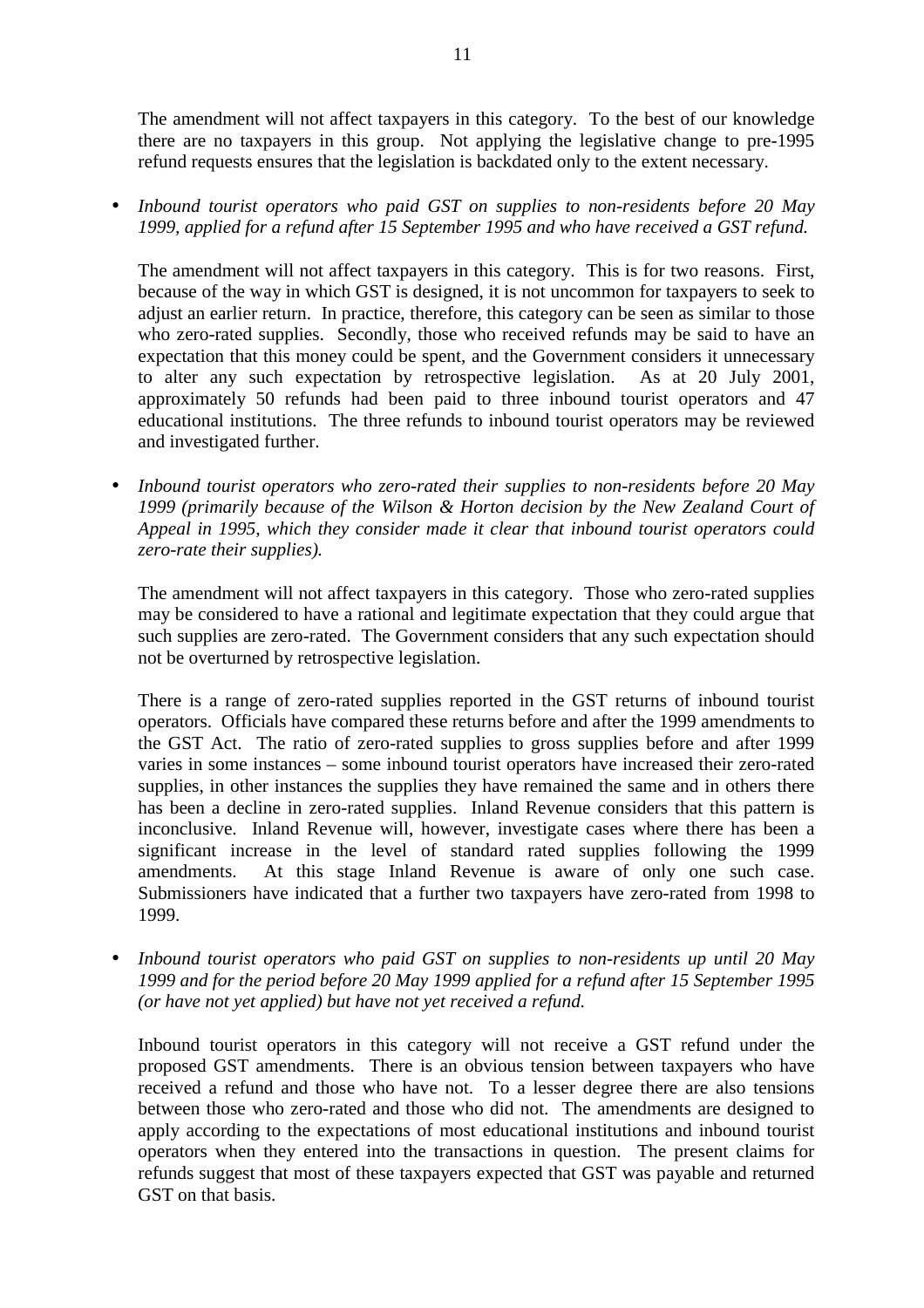This category also includes five schools that have taken disputes to the TRA and one university that has taken a dispute to the High Court.

#### **Recommendation**

That the submission be declined.

# **Issue: Proposed amendment is inconsistent with section 6 of the Tax Administration Act 1994 and the Inland Revenue Charter**

#### **Submissions**

*(15W – Polson Higgs & Co, 20 – Bradbury & Muir on behalf of Kiwi English Academy of Learning, 21 – Bradbury & Muir on behalf of ID Tours New Zealand Ltd; Travel Arrangements South Pacific; Pan Pacific Travel Corporation Ltd; Tourmasters South Pacific Ltd; General Travel New Zealand Ltd; Inbound Tour Services South Pacific Ltd, 27W – Polson Higgs & Co, 33W – The University of Otago, 54 – General Travel New Zealand Ltd, 69 – Ernst & Young)*

Submissioners consider that the legislation should not proceed because it is inconsistent with section 6 of the Tax Administration Act 1994 and the Inland Revenue charter, in that taxpayers in similar instances will not be treated consistently under the law.

#### **Comment**

This matter is currently subject to litigation. It would be inappropriate to comment further, but officials note that the Minister of Finance and Revenue and the Commissioner of Inland Revenue intend vigorously to dispute the assertion that they have acted outside the law.

#### **Recommendation**

That the submissions be declined.

# **Issue: Proposed amendment is inconsistent with the Bill of Rights Act 1990 and Legislative Advisory Guidelines**

#### **Submissions**

*(15W – Polson Higgs & Co, 33W – The University of Otago, 62 – Institute of Chartered Accountants of New Zealand, 69 – Ernst & Young)*

Submissioners consider that the legislation should not proceed as it is inconsistent with the Bill of Rights Act 1990 and Legislative Advisory Guidelines, resulting in taxpayers being denied their right to proceed with active disputes with Inland Revenue at the time the legislation was announced.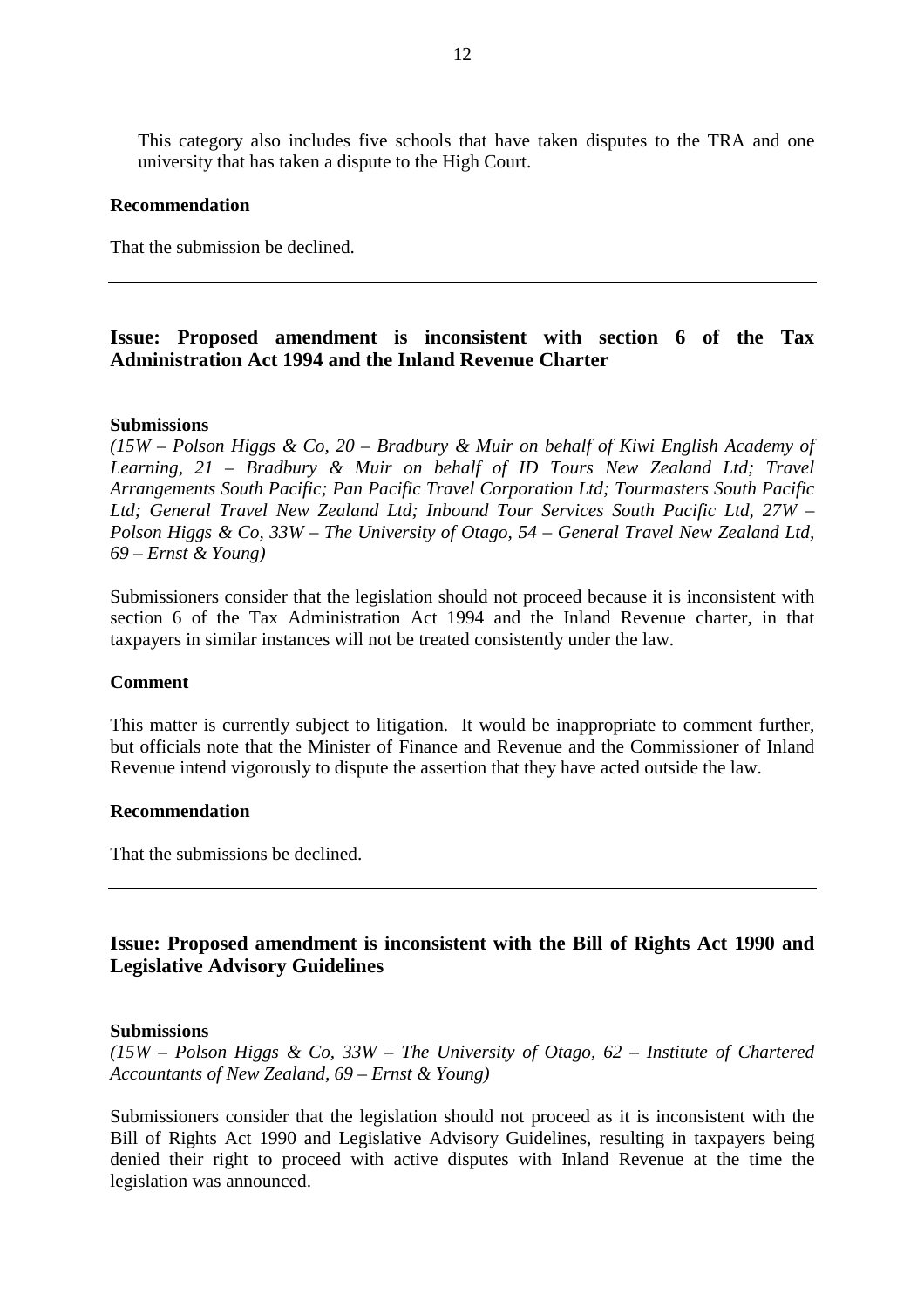# **Comment**

Advice received from the Attorney General has stated that the proposed amendments are not inconsistent with the Bill of Rights Act 1990.

# **Recommendation**

That the submission be declined.

# **Issue: Inland Revenue administration**

#### **Submissions**

*(27W – Polson Higgs, 29 – Mitchell Corp New Zealand Ltd, 31 – Contract Pacific Ltd, 36 – Southern World Vacations (New Zealand) Ltd, 37 – Vacations Pacific Ltd, 38W – Kingdom Tours, 51W – Bayfield High School Board of Trustees, 54 – General Travel New Zealand Ltd, 58W – Nationwide Rental Cars Ltd, 65W – Deloitte Touche Tohmatsu, 69 – Ernst & Young)*

Submissioners consider that the amendment should not proceed because Inland Revenue has delayed the settlement of their refund claims on the basis that it was waiting for the Government to announce legislation to remove their claims. Some note that Inland Revenue has been particularly unhelpful, and many state that they have found the experience of dealing with Inland Revenue frustrating. Submissioners note that taxpayers have incurred substantial costs in pressing for their refund claims to be considered.

# **Comment**

Inland Revenue is required to carefully consider the facts and applicable law in each case, and this can take time. Inland Revenue did not delay the processing of refunds until the announcement of retrospective legislation. The issue of retrospective legislation was first raised in April 2001, whereas refund applications were received, in the case of inbound tourist operators, as early as December 1999.

Inland Revenue accepts that this issue has demonstrated a need for some improvements in three areas: systems, communication with taxpayers and consistency in reaching views on the interpretation of the law. Those matters have been reported on separately to the Committee.

# **Recommendation**

That the submissions be declined.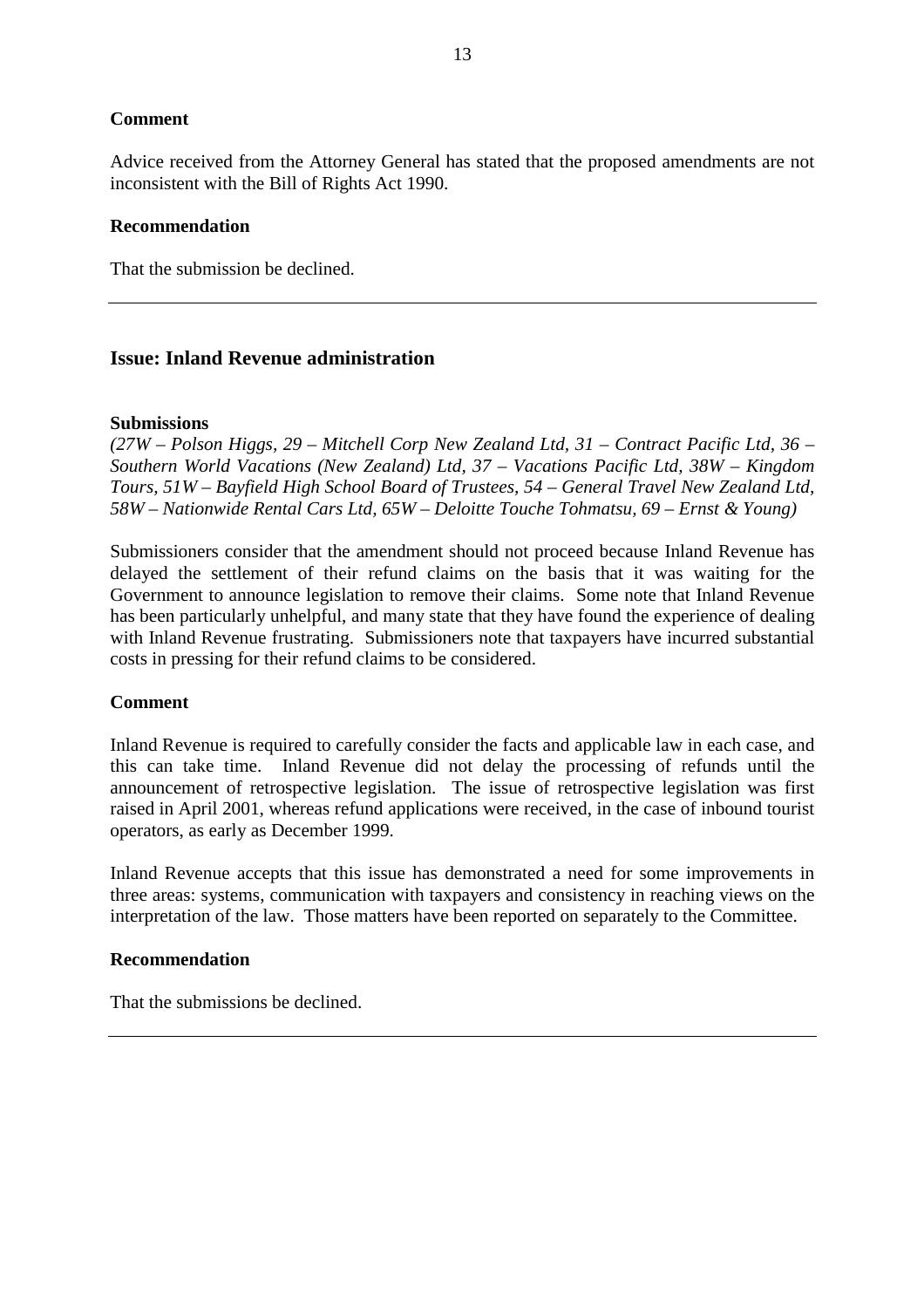#### **Issue: Industry concerns**

#### **Submissions**

*(12W – Silver Fern Holidays, 14W – Thomas Cook (New Zealand) Ltd, 20 – Bradbury & Muir on behalf of Kiwi English Academy of Learning, 21 – Bradbury & Muir on behalf of 23 – Inbound Tourist Services South Pacific Ltd, 26W – Elms Hotel Ltd, 28 – ATS Pacific Ltd, 29 – Mitchell Corp New Zealand Ltd, 30 – Kevin R Sarjeant, 31 – Contract Pacific Ltd, 31 – Tourism Holdings Ltd, 36 – Southern World Vacations (New Zealand) Ltd, 37 – Vacations Pacific Ltd, 38W – Kingdom Tours, 41W – Pacific Delight Ltd, 46W – Farm to Farm New Zealand Tours, 47 – Travel Arrangements South Pacific Ltd, 53 – Landmark Travel (South Pacific) Ltd, 54 – General Travel New Zealand Ltd, 55W – Tourlink New Zealand Ltd, 56W – ID Tours New Zealand Ltd, 58W – Nationwide Rental Cars Ltd, 69 – Ernst & Young)*

A large number of submissions have been made by inbound tourist operators who note that the amendment will adversely affect the industry. The issues raised in the submissions are mainly to the effect that the amendment should not proceed as affected inbound tourist operators consider that they have been disadvantaged by having to charge GST on the supply of their services, while some of their competitors have purportedly not returned GST at all. Some note that their competitors have received refunds and that the Government's proposed legislation exacerbates the competitive disadvantage that they face. Many said that the Government should pay the refund claims on the grounds of levelling the playing field. Some submissioners outline how the GST refund would be used to promote New Zealand tourism and, in one case, retire outstanding debts arising from the Asian economic crisis of the late 1990s.

#### **Comment**

The purpose of the proposed amendment is to ensure that law operates as was intended, and indeed was applied often for many years, by those now seeking refunds. Over a range of tax issues there are always likely to be some taxpayers who take a more aggressive position than others. The Commissioner has a four-year time frame within which to ensure that the law is correctly applied.

No specific evidence has been provided that the submissioners were, in fact, operating at a competitive disadvantage as a result of GST. The price for holidays in New Zealand is set by world prices relative to other popular tourist destinations such as Australia or the Pacific Islands. Moreover, inbound tourist operator packages also compete with other New Zealand tour options such as direct payment to the hotel or tour provider. Competitive pressures are more likely to result from changes in the tourist market such as the increased use of direct booking using the Internet and other moves away from traditional intermediation services. The fact that some operators (evidence from submissioners suggest that this may number up to four or five taxpayers) in the industry may have been zero-rating some supplies is unlikely to have had a significant impact on price relative to the larger structural changes in the tourist market.

Within the tourism industry there is a range of zero-rated supplies reported in the GST returns of inbound tourist operators. Officials have compared these returns before and after the 1999 amendments to the GST Act. If an inbound tourist operator was zero-rating prior to 1999, then post-1999 transactions would now incur GST. The ratio of zero-rated supplies to gross supplies before and after 1999 varies in some instances – some inbound tourist operators have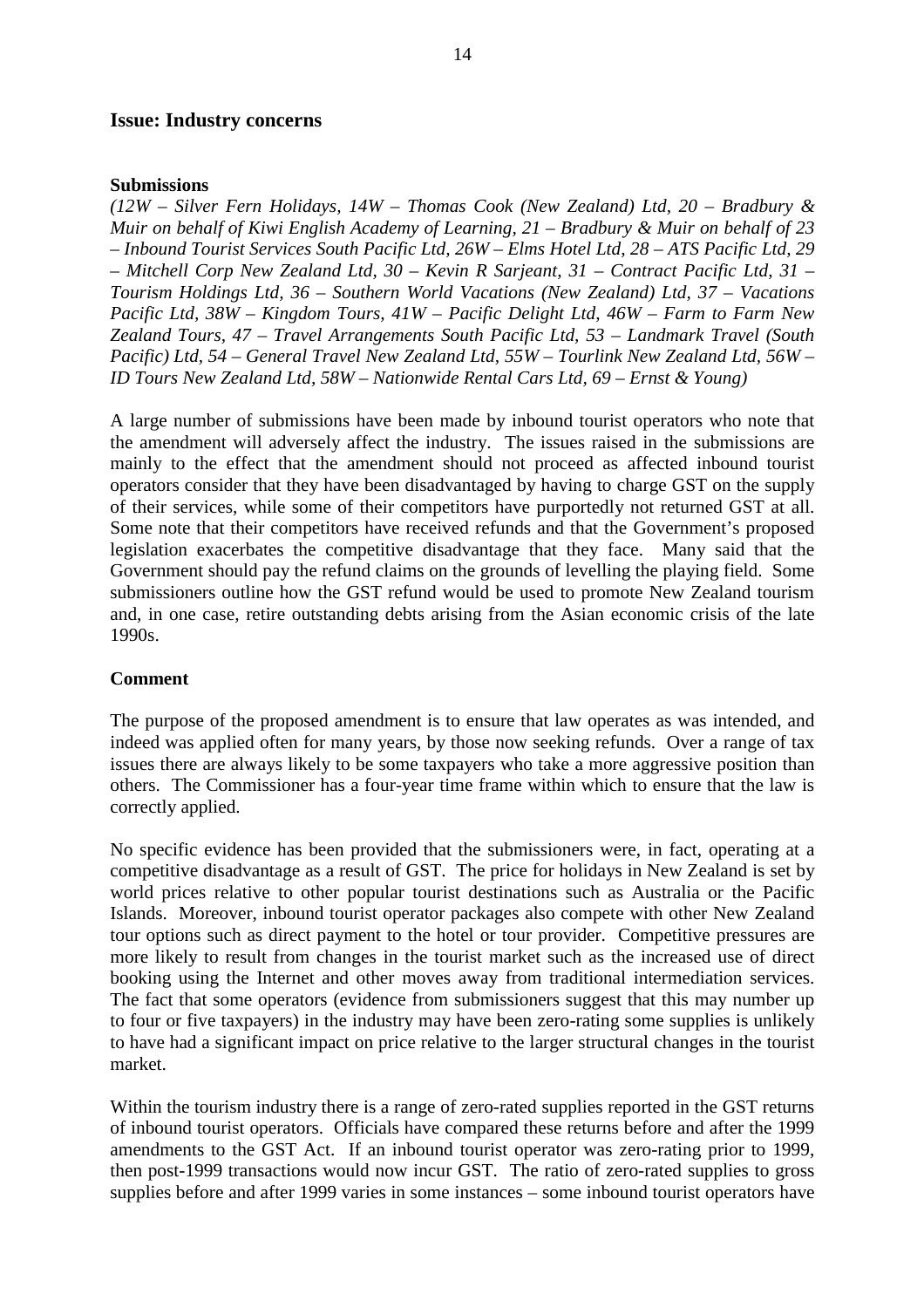increased their zero-rated supplies, in other instances the supplies have remained the same and in others there has been a decline in zero-rated supplies. Inland Revenue considers that this pattern is inconclusive. Inland Revenue will, however, investigate cases where there has been a significant increase in the level of standard rated supplies after the 1999 amendments. At this stage Inland Revenue is aware of only one such case. In addition, submissioners indicated that two taxpayers zero-rated supplies from 1998 to 1999.

# **Recommendation**

That the submissions be declined.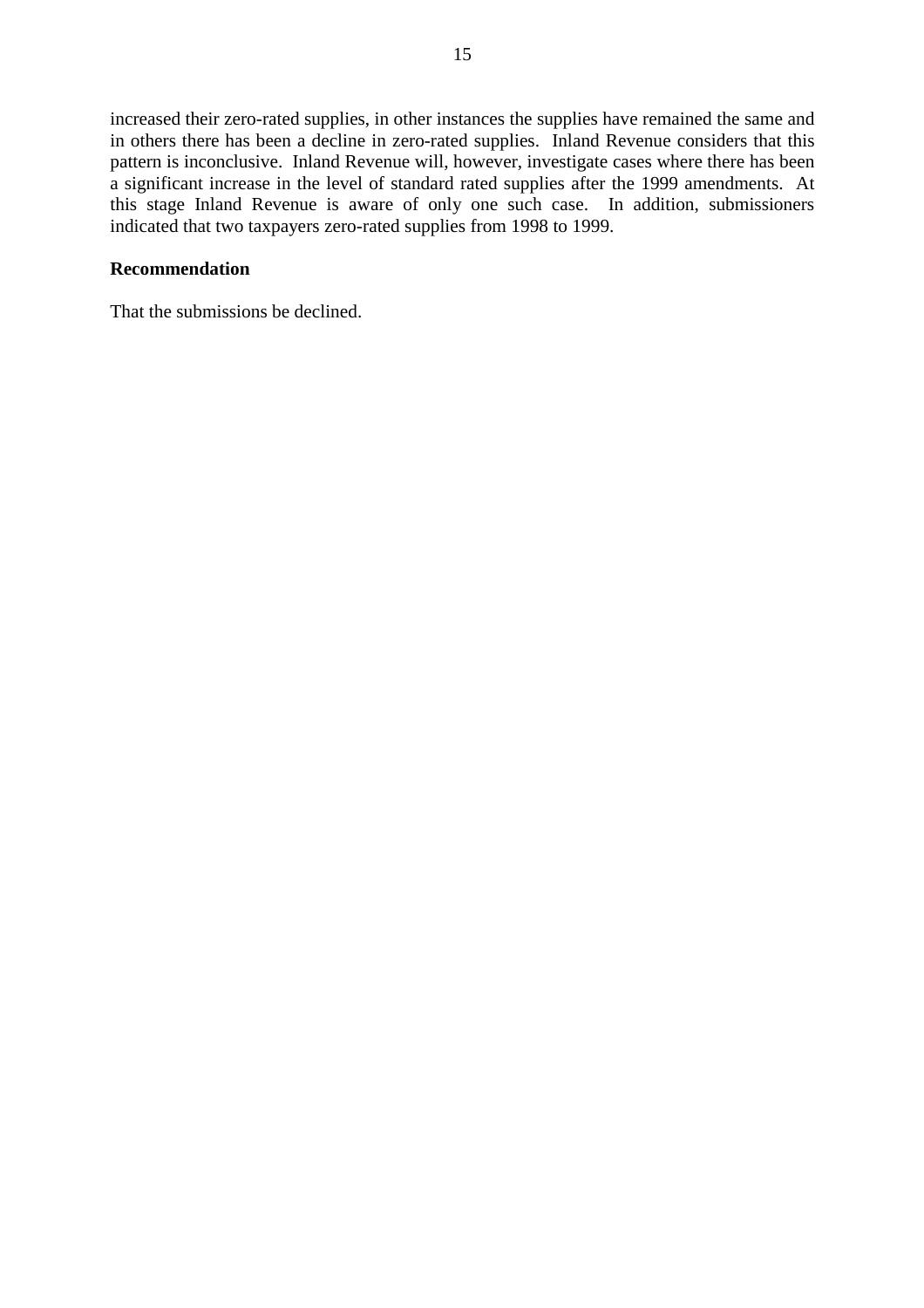# **SAVINGS PROVISION**

# **Issue: Alternative savings provision proposals**

## **Submissions**

*(13W – New Zealand Law Society, 19W – Fyers Wickham Ltd, 40W – Tourism Industry Association New Zealand, 50 – PricewaterhouseCoopers, 51 – Bayfield High School Board of Trustees, 62 – Institute of Chartered Accountants of New Zealand, 65W – Deloitte Touche Tohmatsu, 69 – Ernst & Young, 69A – Ernst & Young)*

Submissioners note that retrospective legislation is often accompanied by a comprehensive savings provision allowing for existing disputes to be preserved. Many submissioners recommend that Parliament should not deprive taxpayers of the benefit of judgements obtained under earlier law or prevent the continuation of proceedings.

Submissioners consider that the following savings provisions would be appropriate:

- *(13 New Zealand Law Society, 40W Tourism Industry Association New Zealand, 62 – Institute of Chartered Accountants of New Zealand, 65W – Deloitte Touche Tohmatsu on behalf of the Inbound Tour Operators Council)* Disputes under parts IVA and VIIIA of the Tax Administration Act 1994 should be excluded from the scope of the proposed amendment.
- *(50 PricewaterhouseCoopers)* Suppliers acting bona fide on the basis that the supply was zero-rated should be excluded from the scope of the proposed amendment.
- *(19W Fyers Wickham Ltd)* The proposed legislation should only apply from the date that it is enacted.
- *(51W Bayfield High School Board of Trustees)* Claims submitted by schools up to May 2001 should be excluded from the effect of the amendment.
- *(50 PricewaterhouseCoopers)* Telecommunication supplies should be excluded from the ambit of the proposed legislation.
- *(69 Ernst & Young)* Refund claims should be allowed for the period between 15 September 1995 and 20 May 1999 but limited to claims filed before 14 May 2001.
- *(69 Ernst & Young)* Alternatively, refund claims should be allowed if made within four years from the date the claim was filed, again limited to claims filed before 14 May 2001.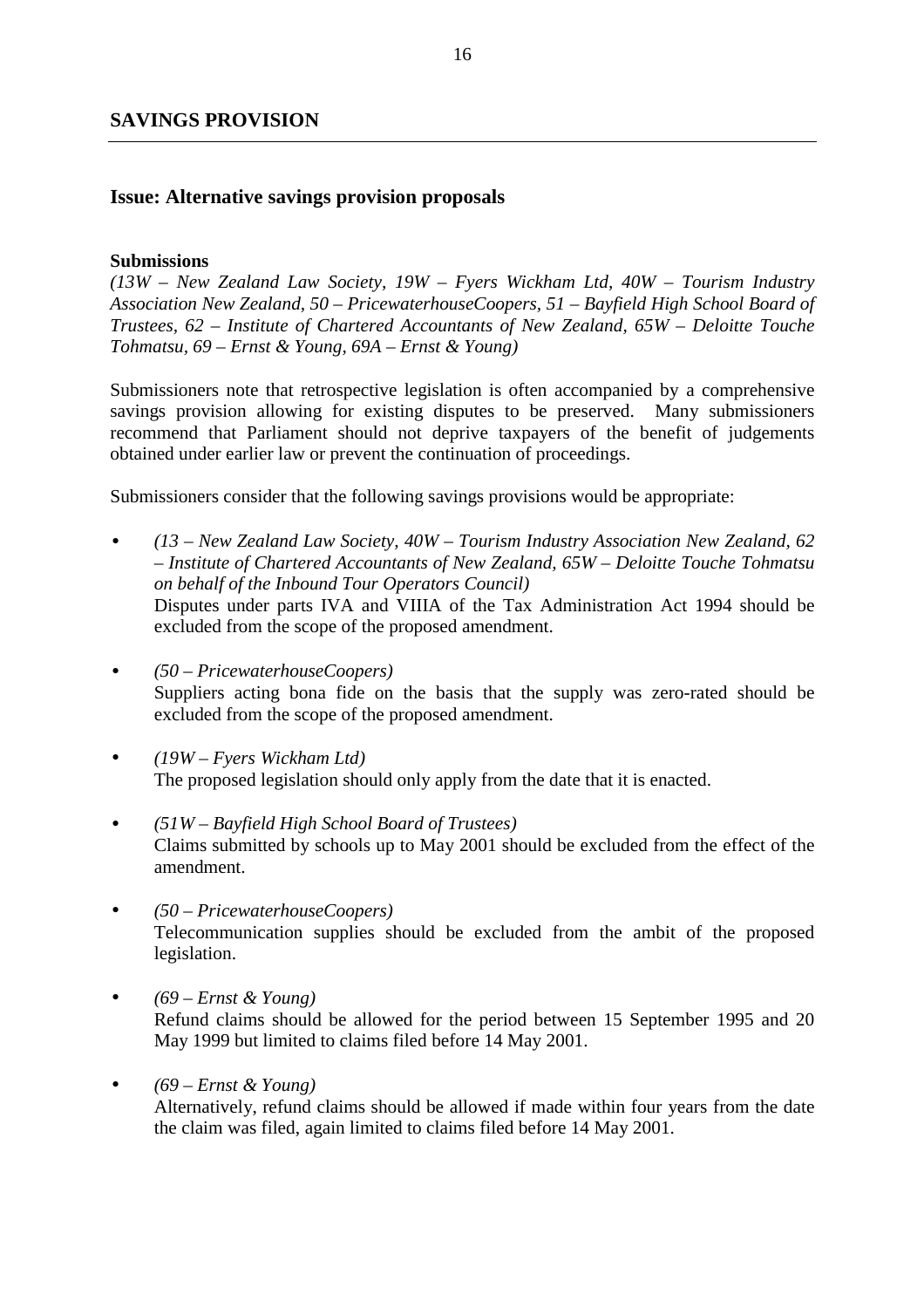• *(69 – Ernst & Young, 69A – Ernst & Young)* Alternatively, refund claims should be allowed if made within two years before 20 May 1999, again limited to claims filed before 14 May 2001.

# **Comment**

Officials' comments are:

- The potential revenue loss that the proposed amendment is seeking to address arises from refund claims which are being disputed by Inland Revenue. Providing a comprehensive saving provision that preserves claims in dispute would, therefore, defeat the purpose of the amendment.
- The application of legislation is limited to those taxpayers who seek to adjust an earlier return. Those that entered into transactions on the expectation that GST was not payable will have filed returns on that basis. In that case the legislation will not apply, and, indeed, will exclude, taxpayers who acted bona fide on the basis that the supply was zero-rated. The proposal, therefore, seems to be the most viable means of meeting the concerns expressed by PricewaterhouseCoopers.
- The issues that the proposed legislation is seeking to address relate to schools as much as to others that are affected. There is no sound basis for differentiating between schools and others.
- In relation to telecommunication supplies, officials noted in their report to the Finance and Expenditure Committee on submissions on the Taxation (Annual Rates and Remedial Matters) Bill 1999 that telecommunications were not affected by the change to the GST Act proposed in that bill (now the subject of the proposed amendment in this bill). The Committee agreed to this recommendation. Therefore officials do not consider it necessary to address the issue again in the current context. In any event, the proposed amendment has been targeted to those claiming refunds post-*Wilson & Horton* in part to limit any consequences for telecommunication suppliers.
- In relation to the proposed saving provisions raised by Ernst & Young (to allow refund for a limited time period), savings provisions of this nature create their own inequalities of treatment and a potential significant revenue risk.

# **Recommendation**

That the submissions be declined.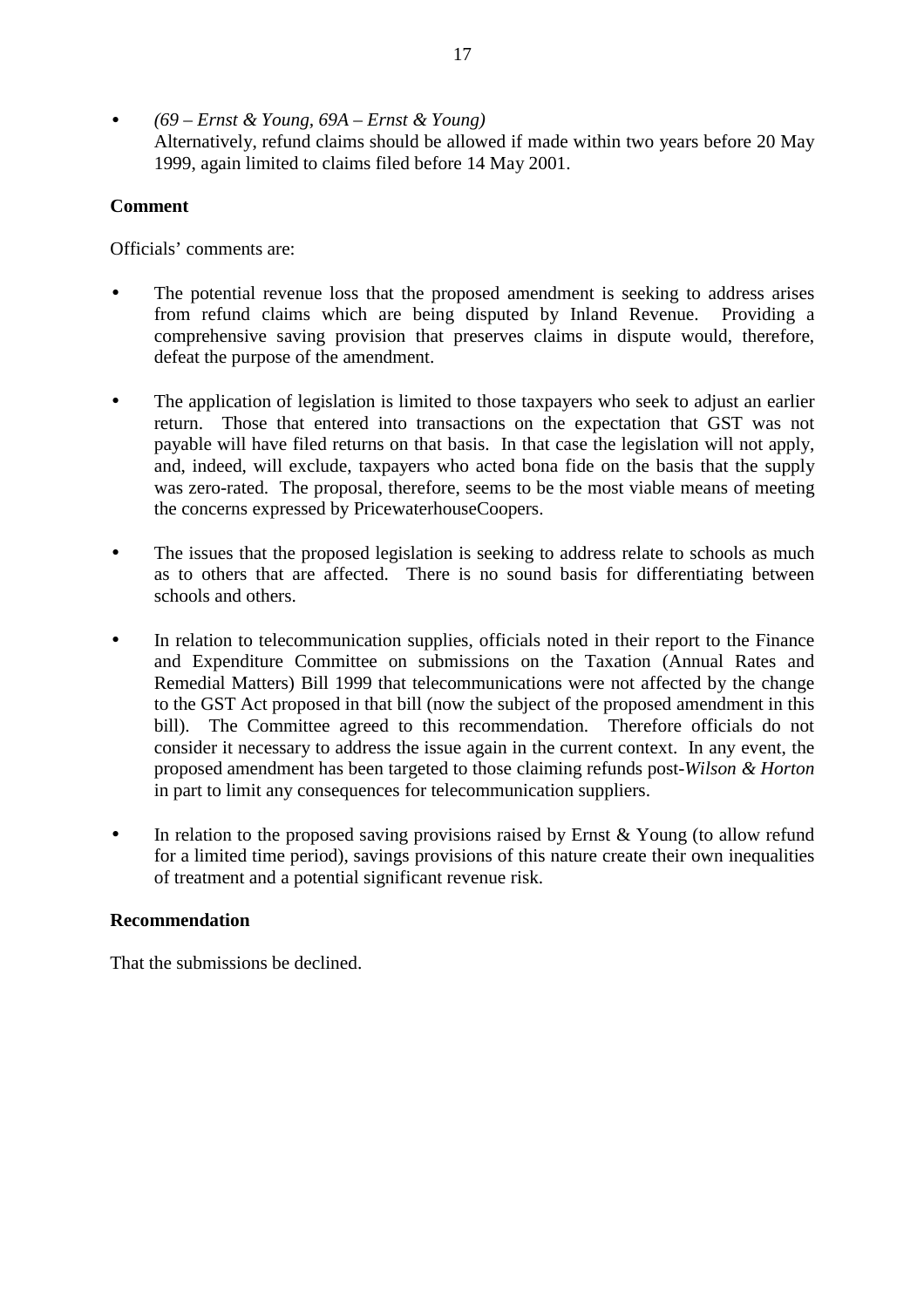# **APPLICATION OF CLAUSE 228A(7)**

## **Description of the refund mechanism**

As outlined in the Government's announcement on 14 May 2001, it is proposed to provide relief from the retrospective amendment where there is written proof that an equivalent amount to the refund that is being sought from Inland Revenue has been paid to the international student or tourist who received the performance of the services in New Zealand. In these circumstances it is proposed that the legislation treat the transaction (the provision of education or the holiday package) as a zero-rated supply.

# **Issue: Clause 228A(7) is unworkable**

#### **Submissions**

*(13 – New Zealand Law Society, 15W – Polson Higgs & Co, 16W – Vodafone New Zealand Limited, 20 – Bradbury & Muir on behalf of Kiwi English Academy of Learning, 21 – Bradbury & Muir on behalf of ID Tours New Zealand Ltd, Travel Arrangements South Pacific Ltd, Pan Pacific Travel Corporation Ltd, Tourmasters South Pacific Ltd, General Travel New Zealand Ltd, Inbound Tour Services South Pacific Ltd, 28 – ATS Pacific Ltd, 32 – Tourism Holdings Ltd, 33W – The University of Otago, 36 – Southern World Vacations (New Zealand) Ltd, 47 – Travel Arrangements South Pacific Ltd, 50 – PricewaterhouseCoopers, 54 – General Travel New Zealand Ltd, 62 – Institute of Chartered Accountants of New Zealand, 69 – Ernst & Young, 72W – Brown Woolley Graham)*

- The proposed clause 228A(7) is unworkable and the practical requirements are difficult to meet. Submissioners consider it to be "misconceived" and "impractical". Some consider that the clause does not reflect the reality of the transactions concerned, and they are not prepared to incur the costs associated with tracing the refund to the student or tourist who received the performance of the services in New Zealand.
- Clause 228A(7) is contrary to the scheme of the Act as it distinguishes between the recipient under the contract and the person that receives the performance of the services. Clause 228A(7) is an impossible condition designed to give the appearance of fairness, but all the while hiding the inequity of the amendment. To require the refund to be passed back imposes compliance costs and opens up the possibility that New Zealand suppliers may be caught up in civil disputes with overseas parties concerning the application of the words "GST if any".
- Clause 228A(7) should be removed or amended as it imposes regulation on contracts that does not exist elsewhere in the Act, except to the extent that a registered person can gross up the price where there is a mistake in the belief that a supply of a going concern is not, in fact, a going concern. This is not appropriate in the case of an inbound tourist operator and an overseas tourist. The clause presupposes that the operation of GST is similar to a withholding obligation, which is not the case – therefore the windfall argument used by the Minister of Finance and Revenue is not correct.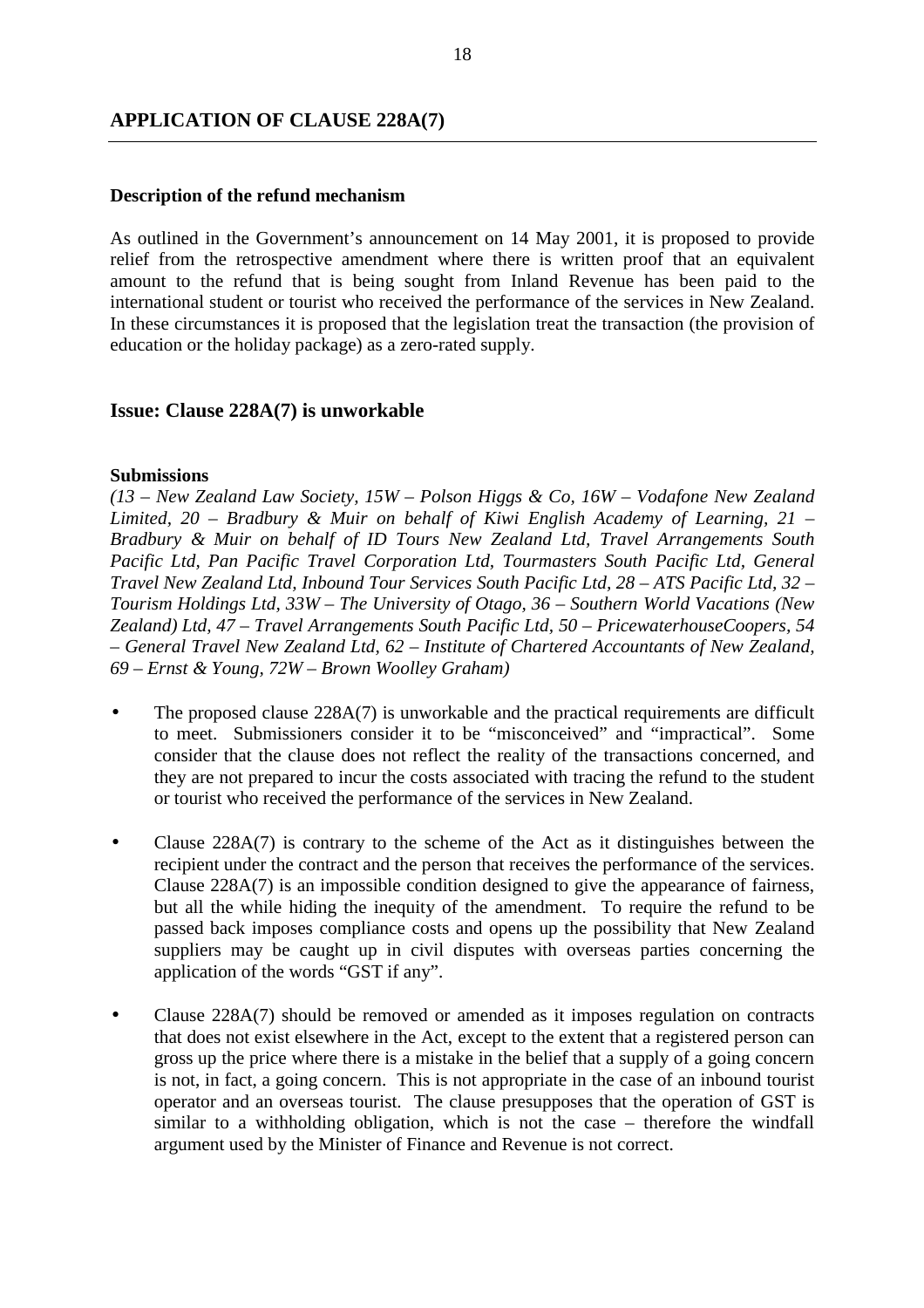# **Comment**

The general view held by submissioners is that subclause 7 is unworkable and would impose significant compliance costs on the industry. It has also been suggested that to allow this provision to proceed would create further inequities in treatment. Submissioners point out, for example, that tourist operators with offshore affiliations could benefit from the measure so as to place domestic inbound tourist operators at a competitive disadvantage. Moreover, the proposed subclause distinguishes between supplies where inbound tourist operators have facilitated holiday packages for tourists and situations where the tourist has purchased hotel accommodation or car rental directly. Other submissioners argue that to the extent that the refund mechanism is widely used it would create a fiscal risk that could be significant. For these reasons the Government has invited the Committee to consider whether this subclause should be included in the Taxation (Annual Rates, Taxpayer Assessment and Miscellaneous Provisions) Bill.

# **Recommendation**

That the Committee consider whether clause 228A(7) should proceed.

If clause 228A(7) is included the Taxation (Annual Rates, Taxpayer Assessment and Miscellaneous Provision) Bill the following submissions should be considered.

# **Issue: Application of refund mechanism in clause 228A(7)**

*(13 – New Zealand Law Society, 15W – Polson Higgs & Co, 20 – Bradbury & Muir on behalf of Kiwi English Academy of Learning, 21 – Bradbury & Muir on behalf of ID Tours New Zealand Ltd, Travel Arrangements South Pacific Ltd, Pan Pacific Travel Corporation Ltd, Tourmasters South Pacific Ltd, General Travel New Zealand Ltd, Inbound Tour Services South Pacific Ltd, 28 – ATS Pacific Ltd, 32 – Tourism Holdings Ltd, 33W – The University of Otago, 36 – Southern World Vacations (New Zealand) Ltd, 47 – Travel Arrangements South Pacific Ltd, 50 – PricewaterhouseCoopers, 54 – General Travel New Zealand Ltd, 62 – Institute of Chartered Accountants of New Zealand, 69 – Ernst & Young, 72W – Brown Woolley Graham)*

- Where the New Zealand supplier has refunded, or will refund, the GST amount to any overseas purchaser the supplier should be excluded from the scope of the proposed amendment.
- The requirement to pay an equivalent amount to the amount of tax being sought before a refund is received from Inland Revenue should be removed. In other jurisdictions where an "unjust enrichment" operates, it is not a requirement that the supplier prepay the tax before claiming it from the appropriate Revenue authority.
- To resolve some of the practical difficulties with the clause, payment should go to parties with whom the supplier has a contract. Failure to do otherwise means that the legislation does not reflect the commercial reality of the transaction.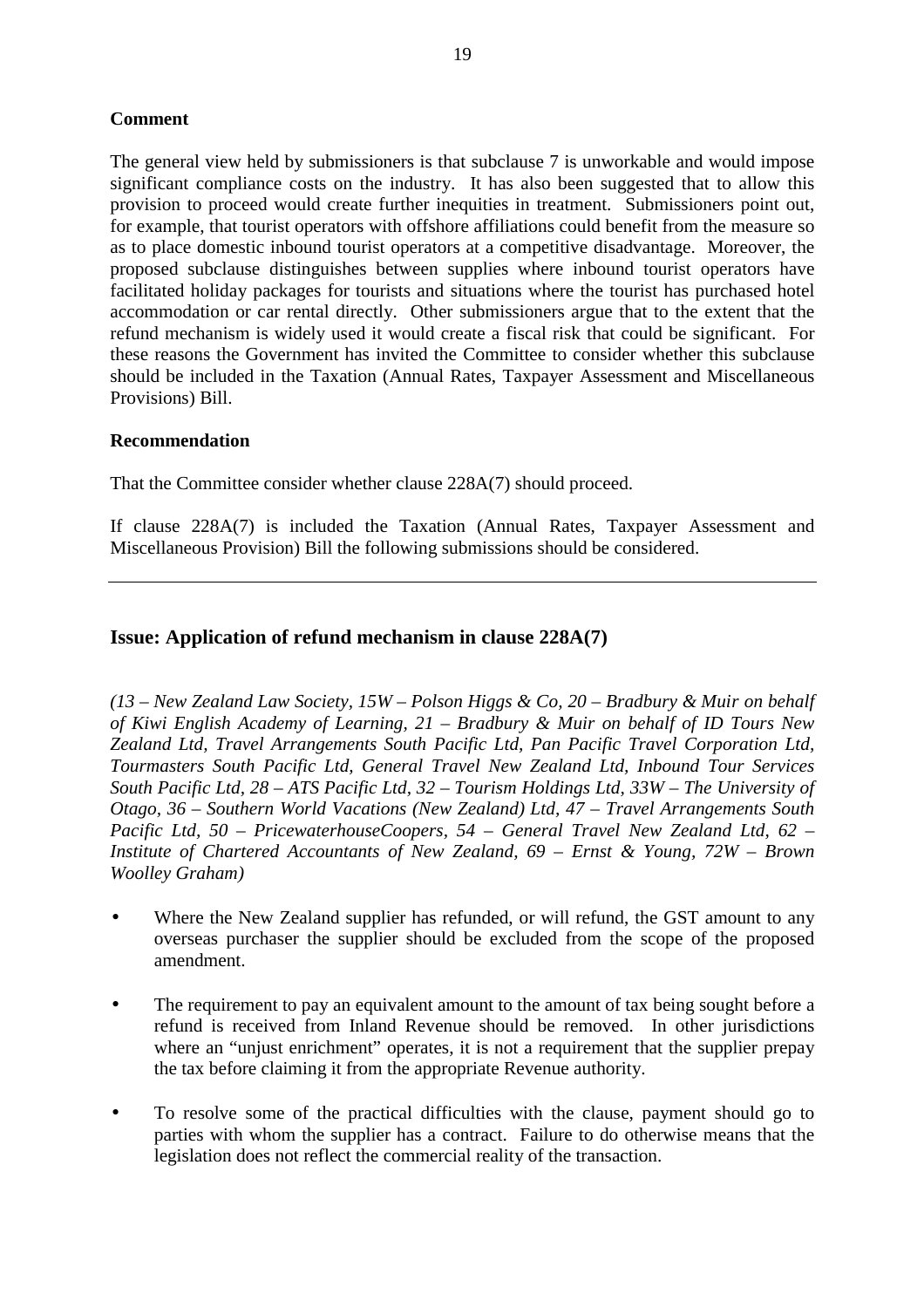• The requirement to receive written evidence of the payment before the tax is refunded should be removed.

## **Comment**

Officials' comments are:

- A savings provision as suggested that relies on an assessment that the refund will be passed on is both uncertain (in that the intention could be to pass on the refund years into the future or could be expressed rather than real) and administratively complex (in that each transaction would have to be carefully audited).
- Paying the refund back to the person with whom the New Zealand supplier had the contract would not meet the Government's objective of ensuring that the person who generally bore the cost of the GST, being the person who received the performance of the service in New Zealand, receives the refund. Once the refund has gone offshore it would be impossible, in the absence of a requirement such as that in the bill, to ascertain to whom the refund was ultimately paid.
- The requirement to have written evidence that payment has been made to the person that received the performance of the services is necessary to ensure the clause meets the Government's objectives.

## **Recommendation**

That the submissions be declined.

# **Issue: Application of clause 228A(7) – Commissioner discretion**

#### **Submissions**

*(15W – Polson Higgs & Co, 33W – The University of Otago, 62 – Institute of Chartered Accountants)*

The reference to the "Commissioner's satisfaction" should be deleted. It is inconsistent with the remainder of the bill, which seeks to remove such Commissioner discretions from the Income Tax Act 1994.

#### **Comment**

In legislating for self-assessment, many Commissioner discretions have been retained, particularly, where these are needed for enforcement purposes. The discretion is, therefore, not inconsistent with the rest of the bill.

## **Recommendation**

That the submission be declined.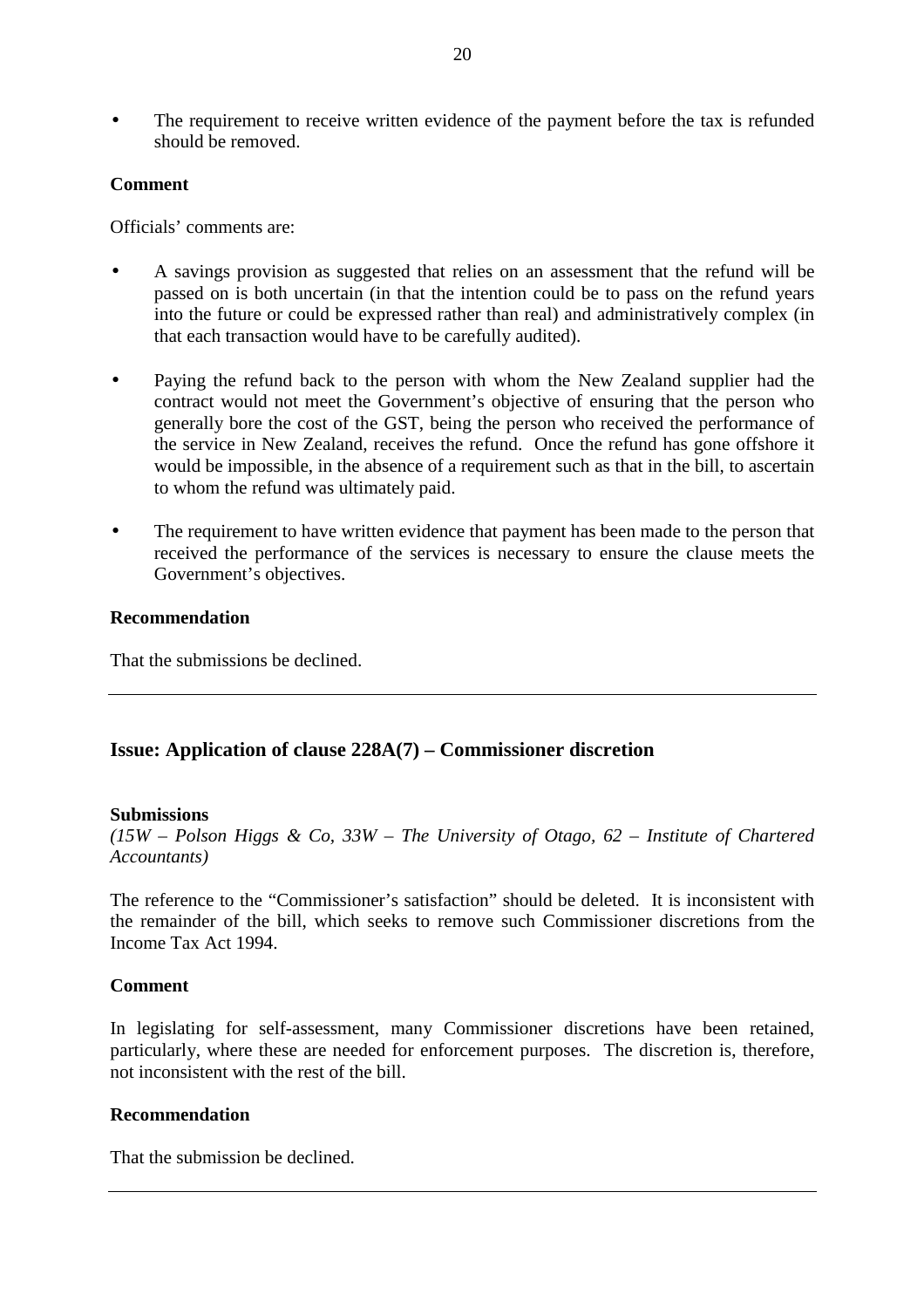# **Issue: Application of clause 228A(7) to groups and where payment is made by an employer (or similar) on behalf of an employee**

## **Submissions**

*(13 – New Zealand Law Society)*

Clause 228A(7) does not consider the situation where the supplier is part of a group of companies. Clause 228A(7) will therefore impact on the representative member, which is deemed under the GST Act to make all supplies and purchases by the group. As such, the representative member will be required to make the refund on behalf of the member that made the supply.

*(69 – Ernst & Young)*

Clause 228A(7) does not consider the situation where the person receiving the services is an employee, or the recipient of a prize under an incentive scheme. In these circumstances payment has been made by the employer or promoter of the incentive scheme. Similar rules in other jurisdictions are satisfied with the payment going to the contractual recipient.

## **Comment**

The legislation arguably does not allow a refund where the representative member of the group is not the company that made the supply. This issue can be resolved by inserting in paragraph (a), after the words "registered person", the words "or an associated person of the registered person".

The purpose of the savings provision is to ensure that the refund is paid to the tourist or foreign student (or an associate) who bore the cost of the GST. If the tourist, foreign student or associate received the services for no consideration and the cost is instead borne by an employer or sponsor, the legislation ought to extend to a payment made to an employer or sponsor and thus allow a refund following such payment.

# **Recommendation**

That the submissions be accepted.

# **Issue: Application of clause 228A(7) – Income tax implications**

#### **Submission**

*(13 – New Zealand Law Society)*

Clause 228A(7) should address the necessary corresponding adjustment for income tax purposes.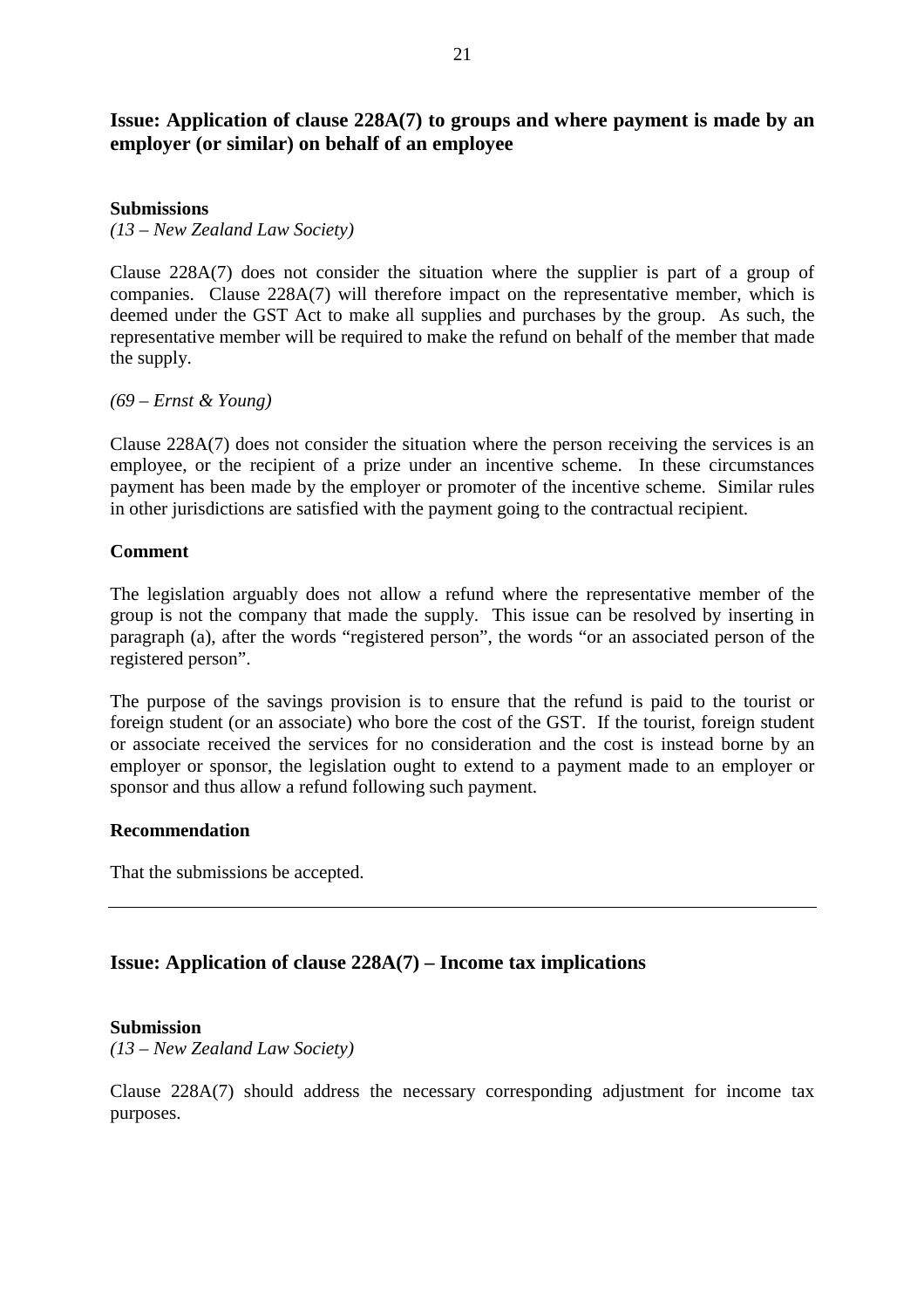# **Comment**

The point raised by the submissioner appears to be that the payment made to the tourist or foreign student would not be liable to income tax, but that in some circumstances at least the payment made by Inland Revenue to the supplier will be subject to income tax. To address this imbalance a provision should be inserted that states that where a payment made to the recipient of the supply (or associate) is not liable to income tax and a refund is made by the Commissioner to the supplier, the refund will also not be liable to income tax.

# **Recommendation**

That the submission be accepted.

# **Issue: Application of clause 228A(7) – Gift duty implications**

# **Submissions**

*(13 – New Zealand Law Society, 20 – Bradbury & Muir on behalf of Kiwi English Academy of Learning, 21 – Bradbury & Muir on behalf of ID Tours New Zealand Ltd, Travel Arrangements South Pacific Ltd, Pan Pacific Travel Corporation Ltd, Tourmasters South Pacific Ltd, General Travel New Zealand Ltd, Inbound Tour Services South Pacific Ltd, 62 – Institute of Chartered Accountants of New Zealand, 69 – Ernst & Young)*

Suppliers with no contractual obligation to refund GST to the non-resident could be subject to gift duty, and there needs to be a change to the gift duties legislation to deal with this.

# **Comment**

The refund to the non-resident is an adjustment to the consideration to reflect the GST that is no longer required to be paid because of the application of subclause 7. Regardless of whether or not this is a gift in individual cases, officials note that the Estate and Gift Duties Act 1968 provides an exemption for gift duty in relation to a single donee receiving gifts of \$NZ2,000 or less where these gifts are made as part of the normal expenditure of the donor. This exemption should apply in the current case as it would be part of the normal expenditure of a business such as an inbound tourist operator to make refunds. The cost of the initial supply would need to have been \$NZ18,000 or more in order for gift duty to arise – exceeding this threshold in relation to the supplies in question would appear to be a rare event.

# **Recommendation**

That the submission be declined.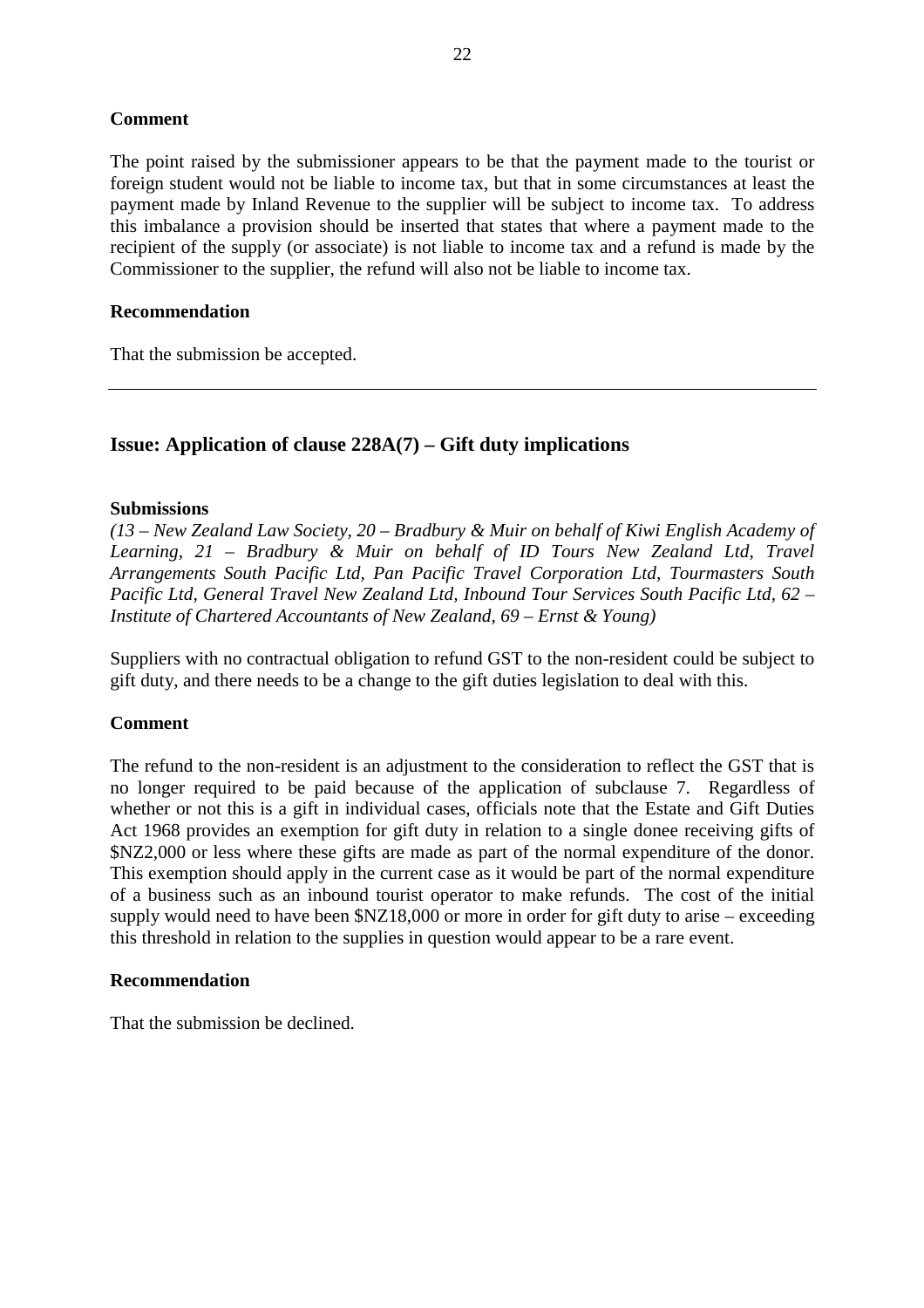# **GST & WARRANTIES**

# *Clause N/A*

# **Issue: Suzuki New Zealand v Commissioner of Inland Revenue**

## **Submission**

*(16W – Vodafone New Zealand Ltd, 18W – Nissan New Zealand Ltd, 23 – Inbound Tour Services South Pacific Ltd, 24W – Retail Merchants Association of New Zealand Inc, 35W – Next Electronic Servicing Ltd, 43W – Stamford, 44W – ASB Bank, 45W – Kirra Tours, 49W – Datacom Group, 52W – Royal & Sunalliance, 55W – Tourlink New Zealand Ltd, 59 – Pan Pacific, 60W – Genesis, 70W – PDL Holdings Ltd, 73W – Richmond Ltd, 74W – Peter Holl & Associates)*

The proposed retrospective amendment appears to indicate the Government is willing to selectively overrule Court of Appeal decisions that go against it, such as *Wilson & Horton* v *Commissioner of Inland Revenue*, while requiring full compliance with other Court of Appeal cases which go the Government's way, such as *Suzuki New Zealand* v *Commissioner of Inland Revenue* (which concerned the GST treatment of payments made under warranty agreements).

## *(64W – Deloitte Touche Tomatsu, 68W – Motor Industry Association Inc)*

New legislation should be introduced as part of this bill to zero-rate the supply of goods and services under a warranty as the treatment of warranty payments, as highlighted in Court of Appeal decision *Suzuki New Zealand* v *Commissioner of Inland Revenue*, gives rise to almost identical issues to those being considered.

# **Comment**

The facts presented in, and policy implications of, *Wilson & Horton* and *Suzuki* are quite different. The issues in *Suzuki* concern the taxation of warranty payments, under contracts that involve the making of warranty payments by an offshore manufacturer in respect of goods sold to a New Zealand customer at a price that includes the cost of the warranty. Officials have agreed to work with industry representatives to determine whether the case gives rise to any policy issues that need to be addressed in legislation. As work on the issues has only recently begun, it would be inappropriate to recommend any changes to the current bill in relation to the issues.

# **Recommendation**

That the submission be declined but note that officials will continue discussions with the industry.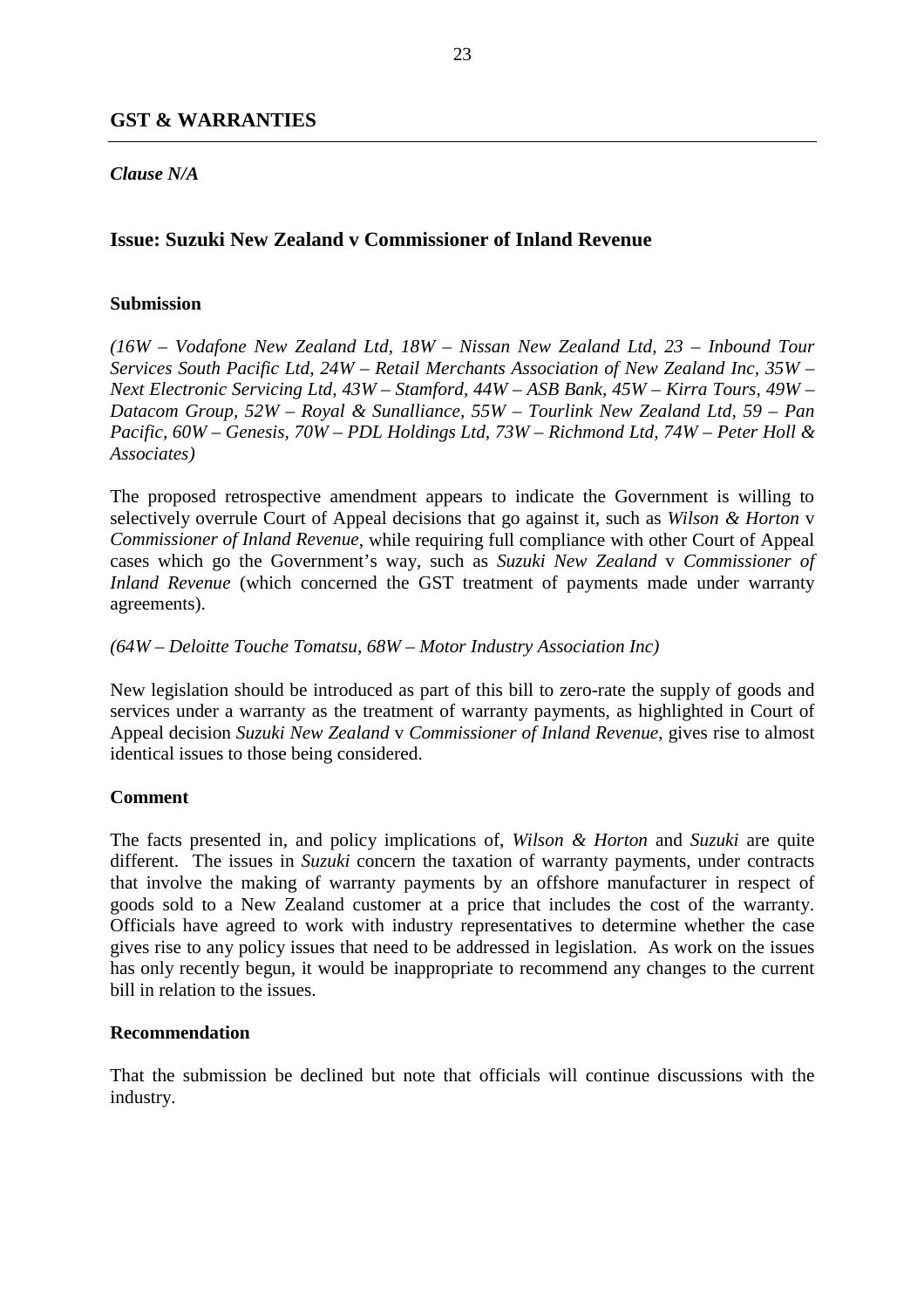# **GST RETROSPECTIVE LEGISLATION – GENERAL**

## *Clause N/A*

## **Issue: Reinstatement of section 11(2B)**

#### **Submission**

*(62 – Institute of Chartered Accountants of New Zealand)*

Accompanying the reforms contained in the Taxation (Remedial Matters) Act 1999 was an amendment defining when a taxpayer was "outside New Zealand". As clauses 227A and 228A retrospectively apply to the substantive amendments contained in the Taxation (Remedial Matters) Act 1999, the omission of this definition is noted but not considered to be significant.

#### **Comment**

The backdating of this section is not necessary as it concerns the treatment of companies in respect of determining whether they are "outside" New Zealand when certain services are performed. The proposed amendment in this bill concerns the consumption of services in New Zealand by persons other than those making taxable or exempt supplies, so the section is unlikely to be relevant in this context.

#### **Recommendation**

That the submission be noted.

#### **Issue: Statement on when retrospective legislation may be used**

#### **Submission**

*(66W – Deloitte Touche Tohmatsu)*

Officials should be instructed to draft a paper for public comment outlining circumstances where retrospective legislation may be required or considered in relation to taxation matters.

## **Comment**

There are general guidelines concerning when retrospective legislation is appropriate. In considering the application of legislation the same considerations should apply equally in the field of tax as with any other legislation. Whether particular retrospective measures are justified is a policy issue for Government and Parliament to determine.

#### **Recommendation**

That the submission be declined.